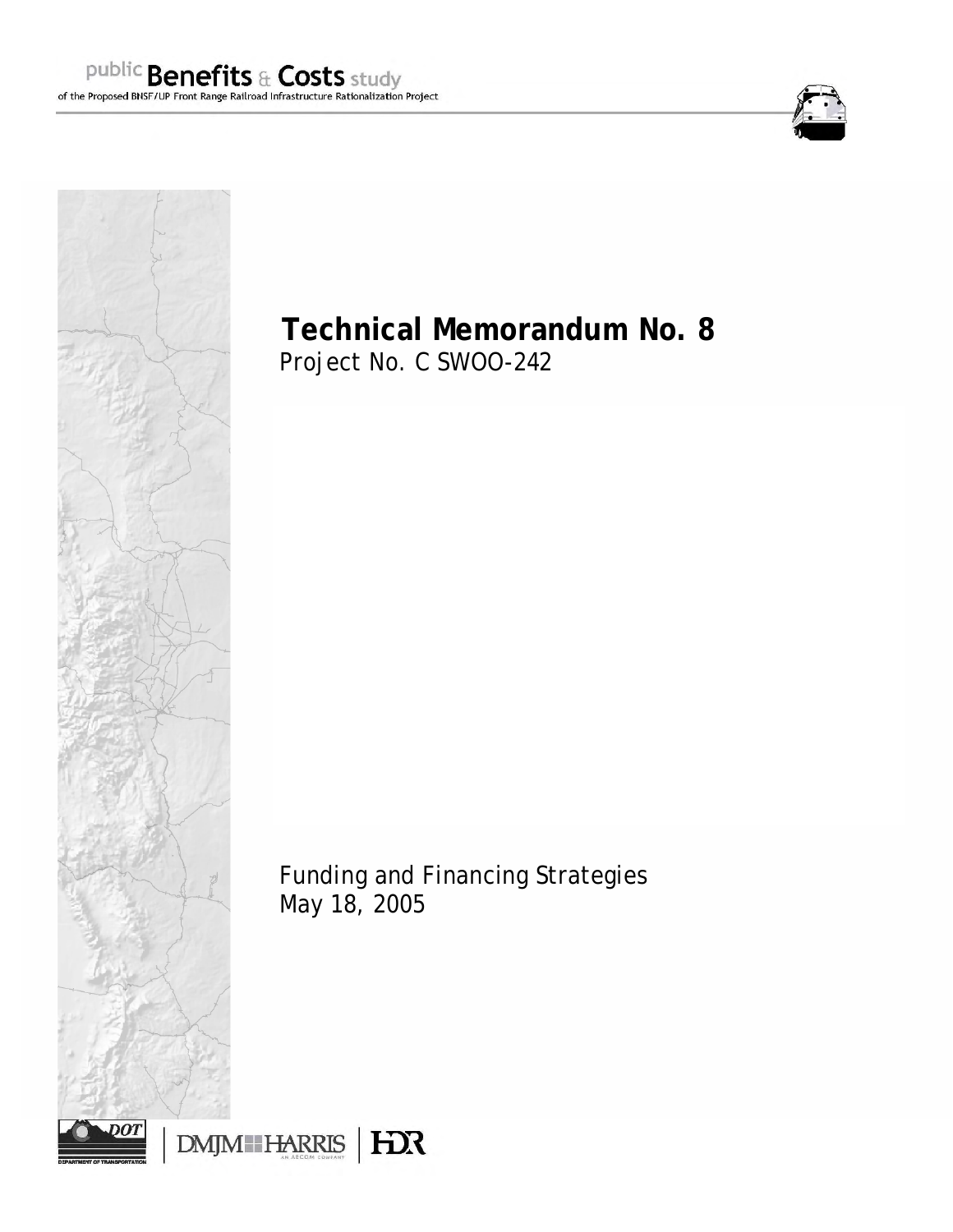

| <b>Table of Contents</b><br>Page                                                      |  |
|---------------------------------------------------------------------------------------|--|
|                                                                                       |  |
|                                                                                       |  |
|                                                                                       |  |
|                                                                                       |  |
|                                                                                       |  |
|                                                                                       |  |
|                                                                                       |  |
|                                                                                       |  |
|                                                                                       |  |
|                                                                                       |  |
|                                                                                       |  |
|                                                                                       |  |
|                                                                                       |  |
|                                                                                       |  |
|                                                                                       |  |
|                                                                                       |  |
|                                                                                       |  |
|                                                                                       |  |
|                                                                                       |  |
|                                                                                       |  |
|                                                                                       |  |
|                                                                                       |  |
|                                                                                       |  |
|                                                                                       |  |
| <b>List of Tables</b>                                                                 |  |
| Table 8-1 Summary of Potential Net Benefits, Including Direct and Indirect Benefits 3 |  |
|                                                                                       |  |
| Table 8-3 Chicago Rail Upgrade Project (CREATE) Funding and Financing Program  12     |  |
|                                                                                       |  |
|                                                                                       |  |
| Table 8-6 Spokane Bridging the Valley Funding and Financing Program 15                |  |
|                                                                                       |  |
|                                                                                       |  |
|                                                                                       |  |
|                                                                                       |  |
|                                                                                       |  |
|                                                                                       |  |
|                                                                                       |  |
|                                                                                       |  |
| List of Figures                                                                       |  |
|                                                                                       |  |

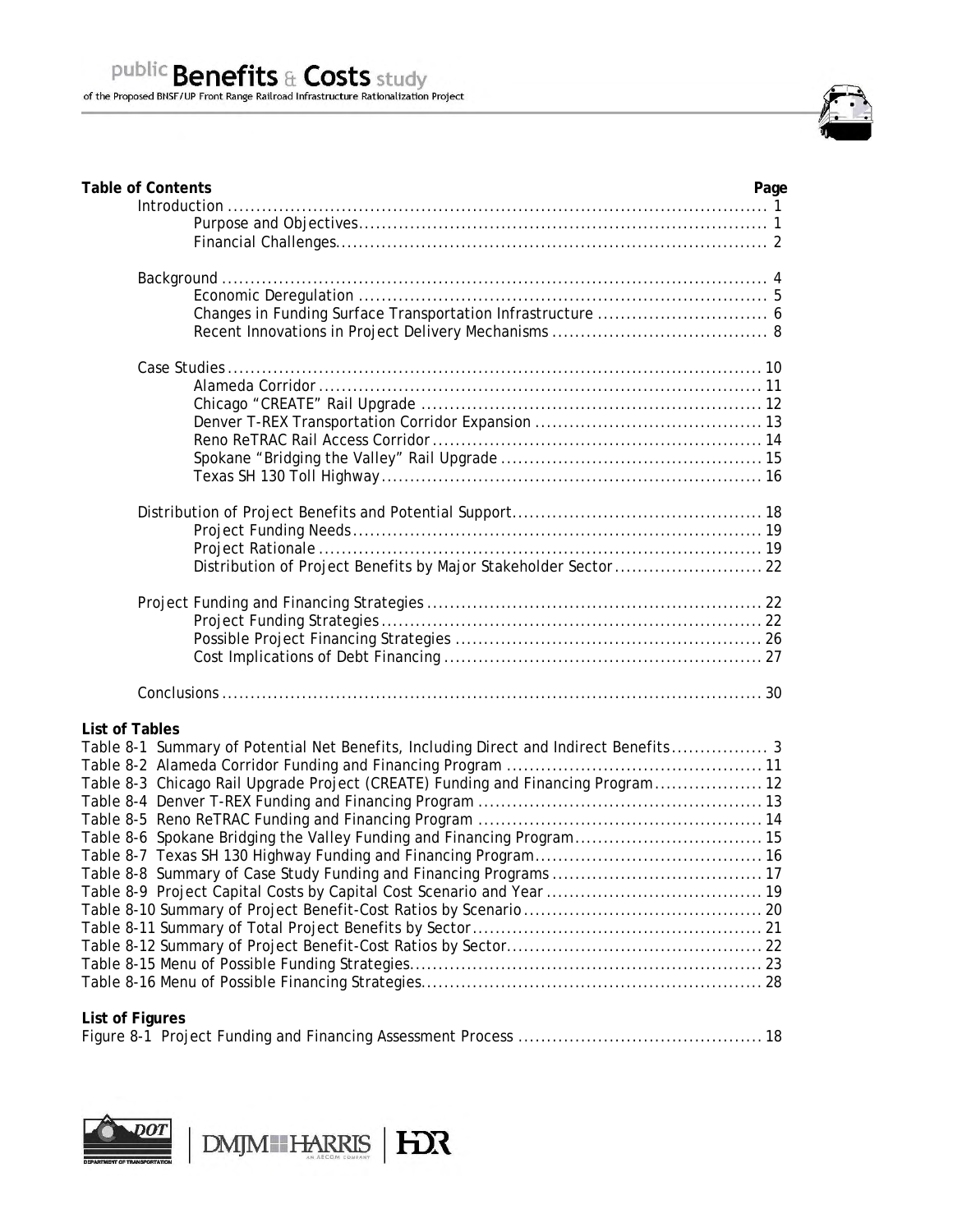

This technical memorandum (Tech Memo 8) presents the results of the assessment of funding and financing strategies for consideration by the sponsors of this preliminary study, likely stakeholders of the proposed BNSF-UP Front Range Railroad Infrastructure Rationalization Project (Railroad Project or Project), and potential sponsors of the Project itself. The contents of this tech memo include a discussion of the background behind the emergence of innovative funding and finance strategies for mega-projects such as this, a primer on potential funding and finance strategies available for consideration, several case studies that demonstrate the use of these strategies for similar projects, and the implications these strategies may have on the prospects for delivering the Railroad Project.

# **Introduction**

In sponsoring this Public Benefits Study of the proposed BNSF-UP Front Range Railroad Infrastructure Rationalization Project, the Colorado Department of Transportation (CDOT) is seeking to quantify the extent to which the public sector benefits from the Project. The combination of qualitative, quantitative, and monetized benefits developed earlier in the study can be used to develop and assess potential funding and financing strategies based on the proportion of total Project benefits that accrue to the public and private sectors. The results also provide a basis for ultimately developing a possible public-private partnership between CDOT (the sponsor of the study), the BNSF and UP Railroads (the proposers of the Project), and other interested parties from the public and private sectors.

## **Purpose and Objectives**

The purpose of the funding and financing strategies assessment is to evaluate alternative strategies to finance the project at lowest costs through an equitable allocation of project development costs among major stakeholders, based on the relative level of benefits that are expected to accrue to these stakeholders over the study planning horizon. The objectives of this task are to:

- Investigate and describe a menu of potential funding mechanisms at the federal, state, and local levels that may be available to implement the Railroad Project. This may include public, private, and public/private funding sources and both traditional and innovative financing strategies.
- Present the advantages and disadvantages of the various funding and financing strategies, in terms of funding availability and timeliness, cost coverage, risk and uncertainty, project control, and value capture of stakeholder benefits.
- Provide a summary of the funding and financing strategies for at least five other mega-projects, involving public-private partnerships between highway, railroad, and/or transit organizations.
- Determine the rationale for the Project by comparing the range of Project benefits and costs, resulting from study assumptions that produced low, medium, and high estimates of the monetary impacts of the Project.
- Estimate potential level of support for the Project, based on the range of Project benefits estimated for private and public sector stakeholder groups through the Year 2030 and consideration of competitive interests, willingness/ability to support the Project, and qualitative benefits among these major stakeholder groups.



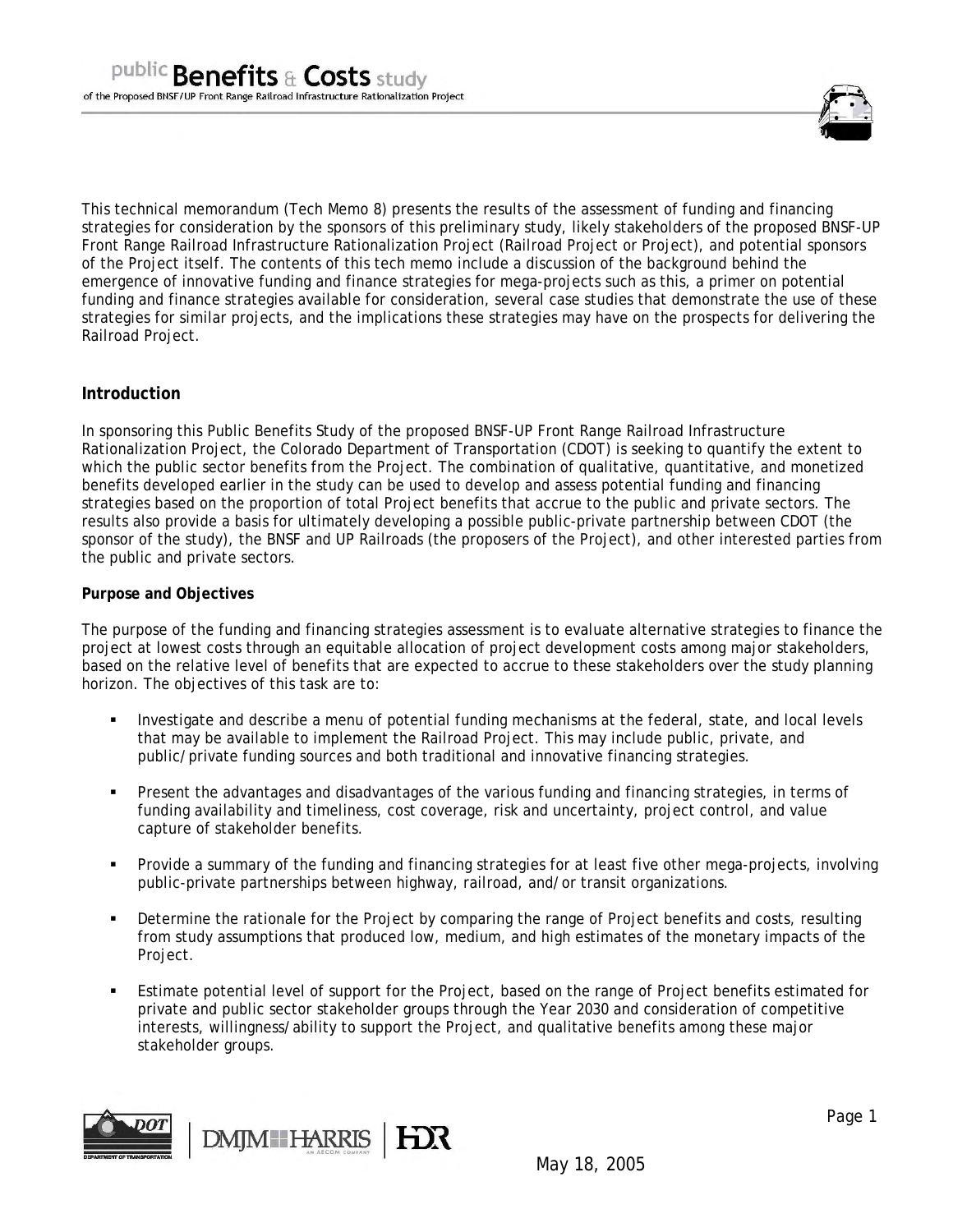

This technical memorandum is based on the results of prior technical memoranda which address: Project Costs (Tech Memo 4), Project Benefits (Tech Memo 5), Competitive Impacts (Tech Memo 6), and Passenger Rail Impacts (Tech Memo 7). In calculating the benefits of the Project for the purpose of demonstrating its rationale from both a public and private perspective, both direct and indirect benefits are considered in this technical memorandum.

In Tech Memo 5, only the monetized values of direct project benefits are included in the summary of Project benefits. These include transportation, economic development, environmental, rail passenger capital cost impacts. Tech Memo 5 also projects the number of new jobs likely to result from the Project, due primarily to Project construction (short-term net increase) and economic development associated with new intermodal facilities (long-term net increase). However, the salaries associated with these jobs and their potential impacts on the local economy are not included in the summation of monetized benefits in Tech Memo 5. This is because they are considered indirect benefits and could result from job transfers from other parts of the country. This is a conservative approach to benefits estimation, since it discounts the indirect effects of job creation on the local economy. Exhibit 8-1 reproduces the benefits summary from Tech Memo 5 and includes two more rows of benefits to account for salaries associated with increased employment and severance tax revenues on increased production of Western Colorado coal resulting from the Project.

The focus of Tech Memo 8 is on assessing the potential for garnering sufficient support to fully fund the Project. Therefore the monetized value of both direct and indirect benefits is considered to determine the potential support for the Project from both public and private sector perspectives. Hence, the estimate of total Project benefits shown in Exhibit 8-1 includes the salaries produced by new jobs resulting from the Project, as well as severance tax revenues from additional Western Colorado coal production. These are counted as public benefits in this technical memorandum since they benefit the citizens of Colorado through incremental salaries and tax revenues. By including these indirect public benefits, the total benefits attributed to the Project become \$5.16 billion for the midrange scenario. This produces are more thorough accounting of Project impacts on local businesses and the citizens of Colorado.

The preliminary results of this task provide a broad framework for pursuing Project sponsorship and assessing the level of stakeholder interest in the Project. Given the preliminary nature of this study and the broad range of potential benefits and costs, the results contained in this technical memorandum are not intended to be used to support efforts to raise private financing for the Project. A much more detailed assessment of Project costs and revenues will be required to support an investment grade analysis that could be used to secure private financing through the issuance of bonds and other equity-based financing.

## **Financial Challenges**

This technical memorandum recognizes a number of financial challenges for sponsors of the Project:

- There is a scarcity of funds for desirable transportation infrastructure improvements that are multimodal in nature due to (1) severe budget constraints among state and federal transportation agencies, (2) limitations on funding for capital improvement programs by private carriers due to competitive pressures, and (3) difficulty in finding enlightened sponsorship for projects affecting both public and private sector transportation modes.
- Transportation infrastructure projects requiring the participation of multiple public agencies and private carriers have more difficulty moving forward due to the institutional barriers that exist between the public and private sectors, and between modal carriers. These barriers impede efforts to coordinate project planning, programming, and delivery and to assign responsibility for the funding and performance of these functions.

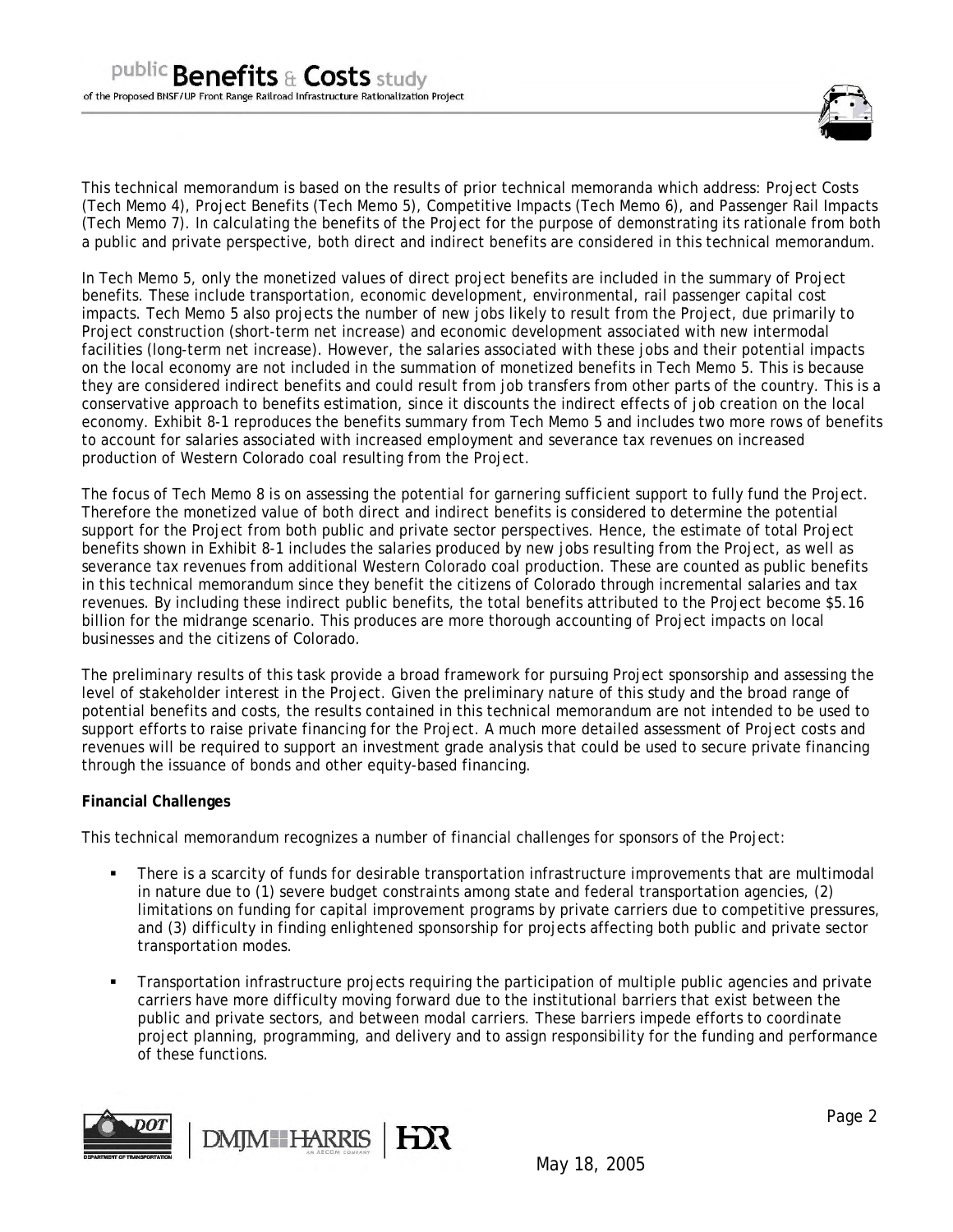

# **Table 8-1 Summary of Potential Net Benefits, Including Direct and Indirect Benefits (Midrange Scenario)**

| <b>PROJECT BENEFITS</b>                                                                                                                                                                                                            | <b>Total Net</b><br>Benefit.<br>present value Increase in<br>(\$1 mi) | <b>Net</b><br>Jobs |
|------------------------------------------------------------------------------------------------------------------------------------------------------------------------------------------------------------------------------------|-----------------------------------------------------------------------|--------------------|
| <b>DIRECT BENEFITS</b>                                                                                                                                                                                                             |                                                                       |                    |
| <b>Transportation Net Benefits</b><br>Railroad operating efficiency gains<br>Avoided capital costs for new grade-separated crossings<br>Reductions in travel delay at railroad crossings<br>Reduced number of train-auto accidents | \$693.9<br>\$51.9<br>\$332.4<br>\$9.6                                 |                    |
| <b>Economic Development and Land Use Benefits</b><br>Western Colorado<br>Coal industry                                                                                                                                             | \$118.1                                                               |                    |
| <b>Front Range</b><br>New economic growth from better rail facilities<br>Redevelopment of urban rail yards<br>Eastern Colorado                                                                                                     | \$470.3<br>\$31.9                                                     |                    |
| New economic growth from better rail access<br>Benefits to grain producers                                                                                                                                                         | \$34.6<br>\$29.4                                                      |                    |
| <b>Safety and Security Net Benefit</b>                                                                                                                                                                                             |                                                                       |                    |
| <b>Environmental Net Benefit</b><br>Air quality benefits<br>Property value benefits due to noise reduction<br>Energy reductions for autos                                                                                          | \$244.8<br>\$86.7<br>\$21.0                                           |                    |
| <b>Quality of Life</b>                                                                                                                                                                                                             |                                                                       |                    |
| Capital cost savings to future passenger rail                                                                                                                                                                                      | \$178.3                                                               |                    |
| <b>Direct Benefits Subtotal</b>                                                                                                                                                                                                    | \$2,302.8                                                             |                    |
| <b>INDIRECT BENEFITS</b>                                                                                                                                                                                                           |                                                                       |                    |
| <b>Economic Development and Land Use Benefits</b>                                                                                                                                                                                  |                                                                       |                    |
| Western Colorado<br>Job-related Net Income<br><b>Front Range</b>                                                                                                                                                                   | \$560.8                                                               | 558                |
| Job-related Net Income<br>Eastern Colorado                                                                                                                                                                                         | \$1,923.8                                                             | 3,400              |
| Job-related Net Income                                                                                                                                                                                                             | \$130.6                                                               | 282                |
| Construction<br>Job-related Net Income                                                                                                                                                                                             | \$211.9                                                               | 1,726              |
| Coal Severance Tax Income to State of Colorado                                                                                                                                                                                     | \$35.4                                                                |                    |
| <b>Indirect Benefits Subtotal</b>                                                                                                                                                                                                  | \$2,862.5                                                             | 5,966              |
| <b>TOTAL BENEFITS</b>                                                                                                                                                                                                              | \$5,165.3                                                             | 5,966              |
| Totals, excluding temporary construction benefits                                                                                                                                                                                  | \$4,953.5                                                             | 4,240              |



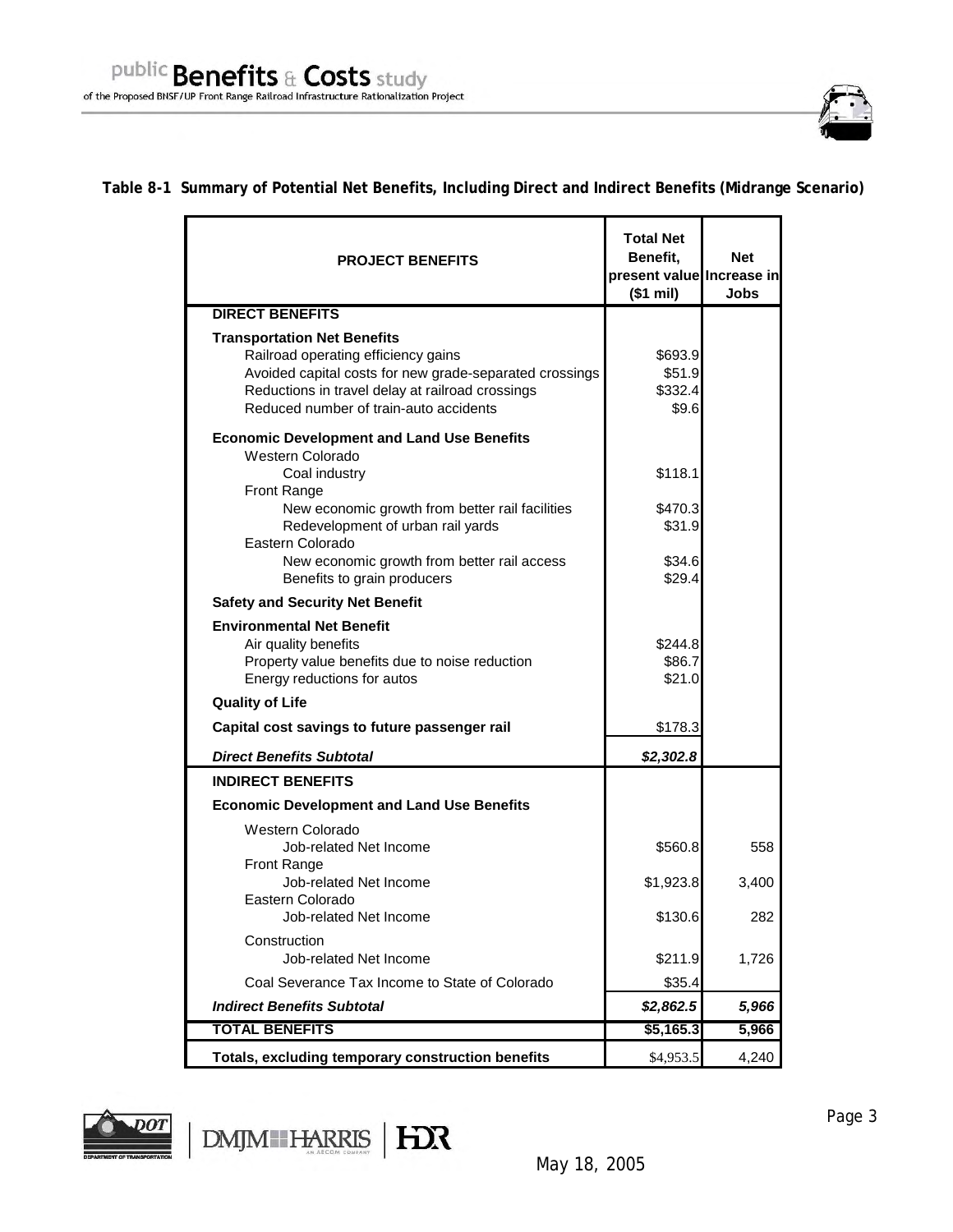

- While the costs for the proposed Project are primarily related to the relocation and development of private sector railroad assets, the benefits of the Project spread beyond the individual railroads involved, as demonstrated in Tech Memo 5. The challenge is to find a way to convince non-railroad beneficiaries to share the costs of the Project, commensurate with their proportion of estimated benefits over the service life of Project facilities.
- The public is skeptical of using public funds for private projects. The challenge is to objectively recognize the full variety of potential public benefits that may result from the Project. Showing how the Project provides a so-called "win-win" situation for all affected stakeholders is essential so that a "win-lose" situation does not result, thereby alienating certain groups in the State.
- The Project will have differing impacts on different regions of the State. The challenge is to find an equitable funding strategy that differentiates funding responsibility between stakeholders on a geographic basis as well as a categorical basis.
- Funding programs generally rely on a small number of sources, whether public or private. The challenge is to find the major funding sources among stakeholder groups that have the most to gain from the Project, the greatest interest in the Project, and the most resources available. The more stakeholders that have a significant interest in the Project the more likely that an adequate financing scheme can be arrived at.
- Most of the development costs are incurred during the first years of the Project, while the expected benefits will build over the full service life of the Project. The challenge is to find a financing mechanism that will accommodate the imbalanced cash flow requirements while minimizing the costs of borrowed funds.

The public involvement program for this study provides important mechanisms for recognizing and including the various public stakeholders for the Project. The Project cost and benefits assessment portion of the study shows how both public and private stakeholders are likely to be impacted by the Project, both categorically and geographically. The results of these efforts provide essential inputs for determining whether the Project can be justified from a benefit/cost perspective, and how an equitable and balanced funding plan can be developed for the Project.

# **Background**

In order to develop an adequate and implementable funding approach, one needs to understand the regulatory, competitive, funding, and institutional context for the Project. It is the changing nature of this context that brings the State of Colorado to consider the possiblility of helping to fund what some might consider to be essentially a private railroad investment and responsibility. Significant changes in the freight transportation industry are having profound impacts on goods movement logistics. These changes affect every aspect of the nation's economy, as well as the economic well-being and competitive position of individual states, regions, and communities. Therefore, decisions regarding surface transportation infrastructure investments are increasingly being considered in the broader context of both public and private stakeholder interests. The following sections discuss a number of these underlying changes in the surface transportation industry that may effect how Colorado views the proposed Project and responsibilities for its funding.

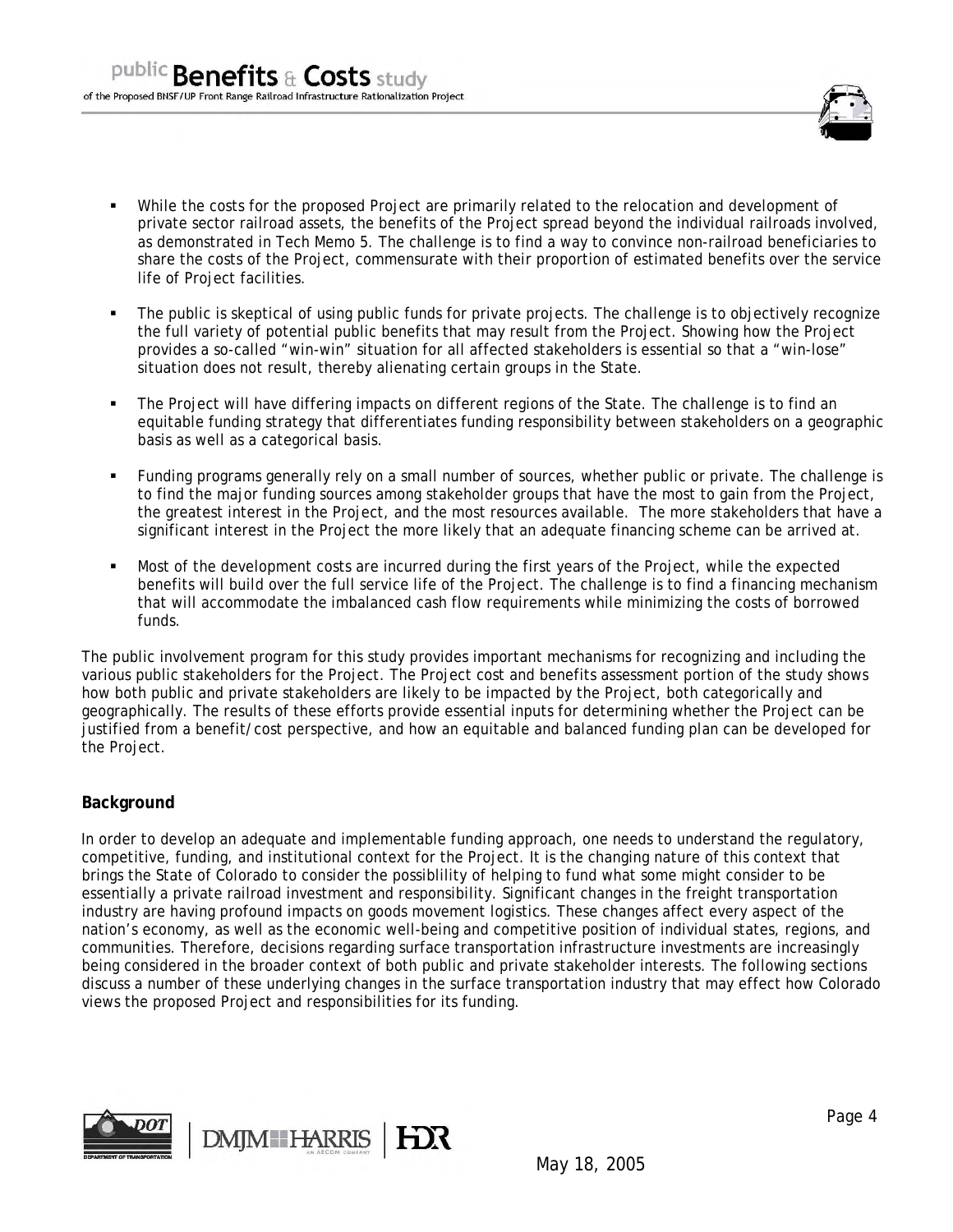

#### **Economic Deregulation**

During the decade of the 1980s, surface transportation underwent a major transformation in the aftermath of deregulating both the railroad and trucking industries in the late 1970s. The consequences of these changes continue as shippers press for lower rates and higher quality services. Representative of the consequences for railroad and trucking firms are the following:

- Significant reductions in freight rates, particularly in highly competitive areas and corridors, resulting in the erosion of profit margins across the surface transportation industry.
- Rationalization of transportation infrastructure systems, as redundant rail lines and truck terminals were closed.
- Consolidation of transportation companies, with the emergence of national firms such as BNSF, UP, CSX, and NS in the railroad industry; and Yellow, Roadway, JB Hunt, and Consolidated Freightways in the trucking industry.
- Emergence of regional service providers to provide local and regional pick-up and delivery services and exchange freight with the national carriers focusing on line-haul movements.
- Greater emphasis on customer service (effectiveness) and operational productivity (efficiency), as transportation carriers compete for business and shipper demands increase (driven by their own competitive forces).
- Greater recognition among transportation companies of the importance of providing reliable, damagefree, and prompt delivery services along the entire logistics supply chain.

These developments have led to greater coordination and cooperation among surface transportation carriers along the entire logistics supply chain, as well as improvements in operating efficiency and service through the application of technology such as:

- GPS-based tracking of containers/trailers
- **Automatic train control and signaling**
- **Electronic billing and payment**
- Computer simulation of operational and facility alternatives to increase system capacity

As the competitive pressures for improved service and productivity continue to build, different components of the surface transportation industry are discovering ways to satisfy these needs by entering into partnerships. These partnerships come in various forms and are intended to leverage the resources and capabilities of multiple stakeholders to achieve greater results through corporate, modal, and institutional collaboration. While such partnerships were discouraged and even prohibited when modal economic regulation stifled competitive forces, the advent of open market competition through deregulation has allowed and even encouraged such synergistic combinations.

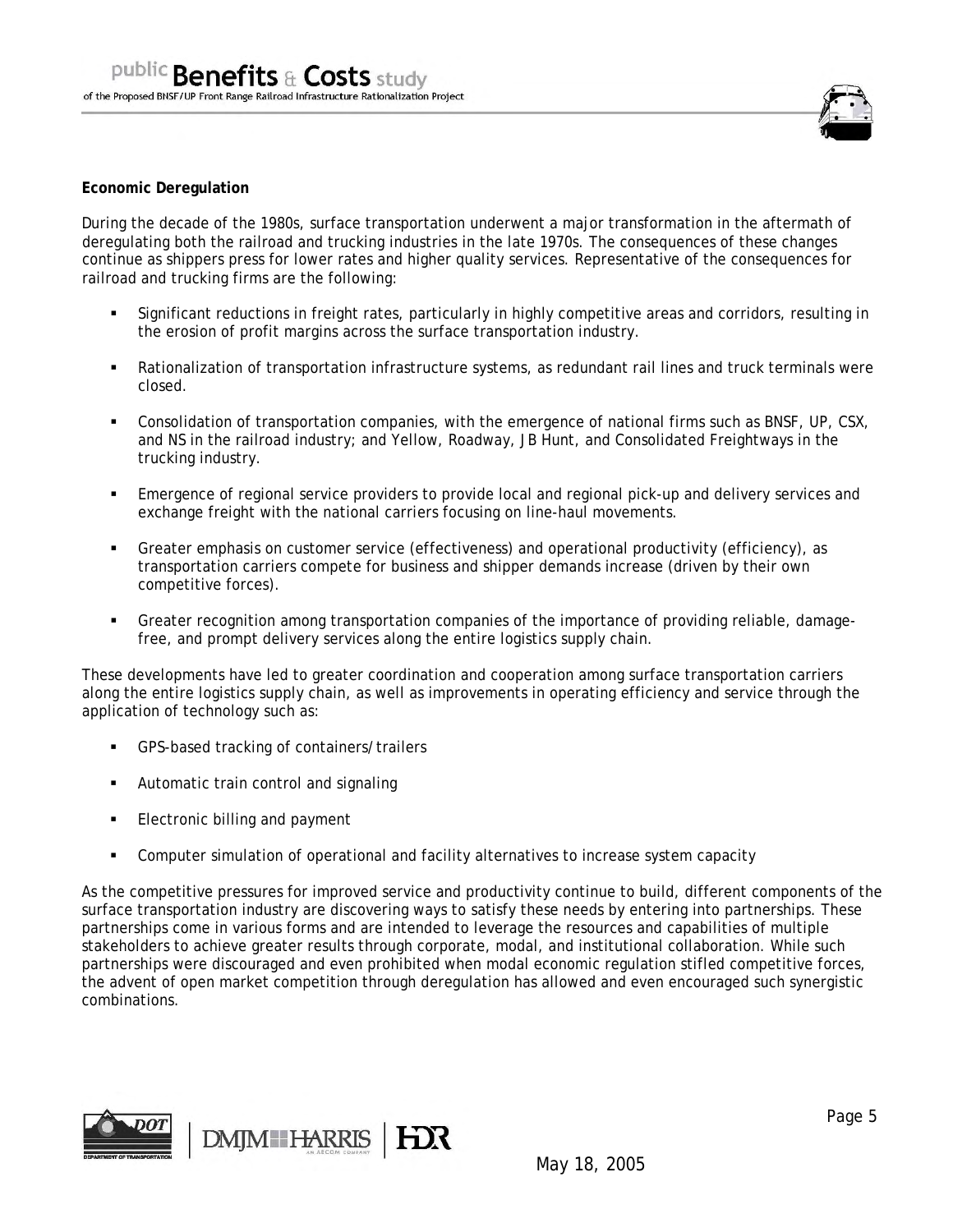

#### **Changes in Funding Surface Transportation Infrastructure**

Economic deregulation is only one of the major changes that has affected how public and private sector stakeholders perceive their roles and responsibilities for surface transportation infrastructure. The other major change was the completion of the Interstate Highway System in the late 1980s. This capped a massive 30+ year capital investment in a national system of controlled access highways linking the major cities of the country, funded primarily by fuel taxes. Since its inception, the Interstate Highway System has been a major factor in the suburbanization of Amerca's urban population centers and the growth of the long-distance trucking industry, often at the expense of the railroad industry.

During the period of development of the National Highway System (including the Interstate Highway System and primary intercity roadways), fuel tax revenues were primarfily used to pay for constructing the system. State and local revenues were used to operate and maintain the highways, as well as to provide the local share of the construction costs (generally 10% to 20%). State transportation agencies served as the organizational vehicle for administering National Highway System program funds at the state and local levels. Projects were funded as revenues from fuel taxes accumulated and were distributed from the federal government to the states. This "pay-as-you-go" approach was used by state transportation agencies to fund their highway capital projects without having to resort to debt financing. As long as the fuel tax-supported federal highway program funds were sufficient to meet the funding needs of the National Highway System, the states did not have to use alternative funding or financing approaches.

Traditional funding sources and financing mechanisms used to pay for the development of the National Highway System are described below.

#### **Traditional Funding Sources**

- **Federal motor fuel taxes** an excise tax imposed on the sales of motor fuels, including gasoline and diesel fuel on a per-gallon sold basis. The current 18.4 cents per gallon federal gasoline tax, 24.4 cents per gallon federal diesel fuel tax, and other related fuel taxes fund the Federal Highway Trust Fund and generate approximately \$32 billion per year.
- **Other federal taxes** there are various federal taxes on trucks, trailers, and tires that also go into the Federal Highway Trust Fund.
- **State revenue sources** states also impose taxes on motor fuels, sales taxes on motor vehicle sales, personal property taxes, motor fees, motor vehicle registration fees, and motor vehicle operator license taxes, with each state determining which tax methods and tax rates to apply.
- **Local revenue sources** local governments use a variety of strategies to raise transportation funds, including property taxes, sales taxes, vehicle registration fees, and utility taxes.

#### **Traditional Financing Methods**

 **Pay-as-you-go financing** – state and local transportation agencies accumulate funds to fully pay for projects, based on annual proceeds from federal and state sources (noted above). When adequate funding authority is accumulated to pay for the project, then the project can proceed into construction.

During final development of the Interstate Highway System, the growth in fuel tax revenues used to fund highway construction projects did not keep pace with the growth in needs, as the National Highway System aged and the

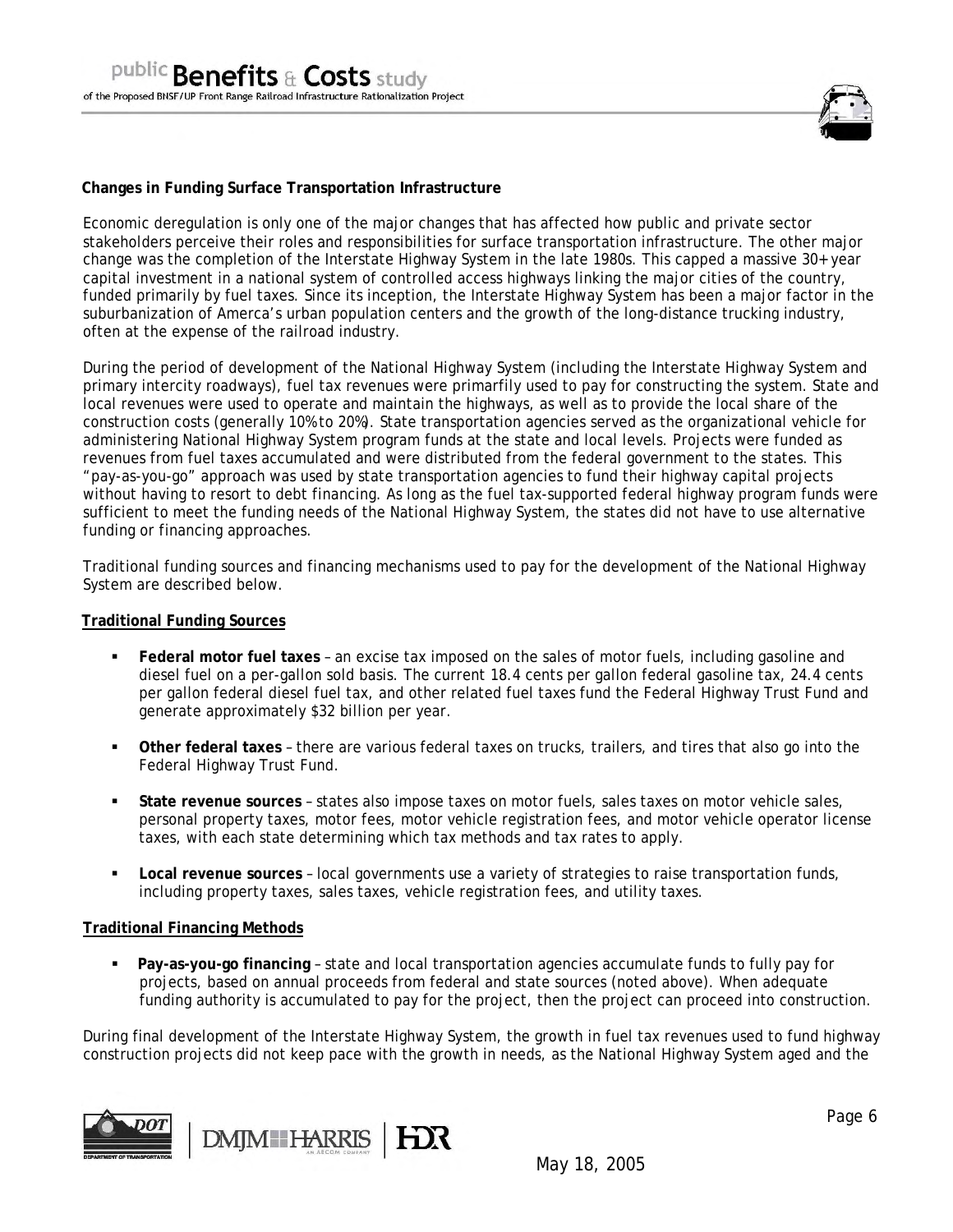

nation's economy and population grew. As a result, federal, state, and local transportation agencies have been struggling to keep up with the rapid growth in costs associated with rehabilitating, replacing, and expanding the nation's highway system. Given the reluctance of elected officials to raise fuel tax rates commensurate with the growth in highway infrastructure needs and the drop in fuel tax revenue growth due to improving vehicle fuel efficiency, transportation officials at all levels of government have begun to use alternative sources of funding to help keep pace with increasing highway system needs and escallating highway project costs.

Over the past fifteen years, succeeding versions of federal surface transportation authorization legislation have granted state and local transportation agencies increasing flexibility and freedom to apply new financing approaches, including alternative funding sources and financing strategies. In addition, the legislation has permitted innovation in the way highway projects are delivered and processed through various demonstration and pilot programs, and subsequent mainstreaming of these experimental programs. Examples of this include the use of design-build project delivery and streamlining of the environmental clearance process.

Among the innovative funding and financing approaches authorized by the federal government on an trial or mainstreamed basis, several are described below.

#### **Innovative Funding Sources**

- **Toll revenues (direct user charges)** toll fees charged to users of the facility. Used by independent toll authorities and toll agencies to fund their facilities on a dedicated basis, including operations and maintenance, preservation, debt service associated with revenue bonds, and capital improvements. Until passage of the Transportatrion Equity Act for the Twenty-First Century (TEA-21) in 1997, federal funds were prohibited from being used to convert untolled interstate highways to toll facilities.
- **Joint development** coordinated project development activities involving private developers, transit agencies, railroads, and local communities. Applications include constructing related facilities on the same or adjacent rights-of-way, such as parking facilities, multi-modal facilities, intermodal facilities, and air rights development over highway facilities.
- **Developer contributions** contributions of right-of-way, technical support, and/or cash by private developers to expedite highway projects desired by the developers.
- **Special assessment districts** special fees or taxes applied to businesses and/or residents in a specified area to pay for highway development or expansion serving those businesses and/or communities.
- **Tax increment financing** value capture approach whereby a portion of future increases in property taxes (generated in a specified area that can be directly attributed to the facility) are used to pay for project costs over time.
- **Local impact fees** impact fees collected from developers by local governments to help pay for transportation and other public works requirements resulting directly from the new development, including schools, fire, and police facilities. These are typically applied as a per-unit or ad valorum charge when the development units are sold.
- **Specialized funding sources** revenues earned from such specialized sources as advertising, naming rights (facility branding), and utility access fees (electric transmission lines, fiber optic cables, microwave towers,and cell towers) along highway corridors.

**IEOR** 



Page 7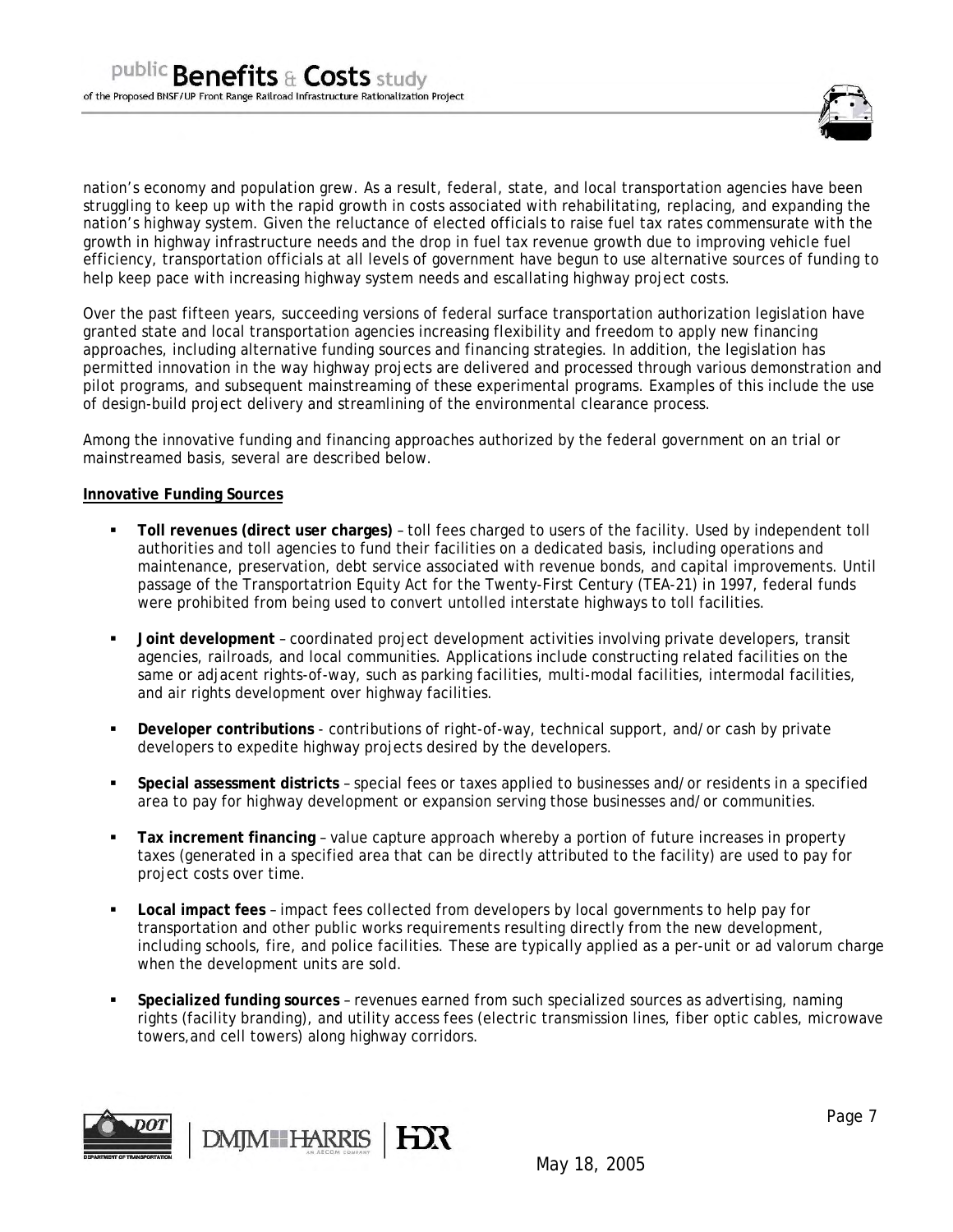

#### **Innovative Financing Methods**

- **Revenue bonds**  tax-exempt bonds issued to pay for capital projects such as new construction, expansion, rehabilitation, or replacement, whereby accrued interest and principal payments are covered by revenues collected from users of the facility (as in a typical toll facility).
- **Municipal/public bonds** tax-exempt bonds sold to investors and backed by the full faith and credit of the issuing governmental unit and paid from its general or special tax revenues. This includes general obligation bonds, limited or special tax bonds, and hybrid (general tax and revenue-backed) bonds.
- **Anticipation notes** these are bonds issued with the expectation that they will be paid off with anticipated bond, tax, or revenue proceeds. A special case includes grant anticipation notes or revenue bonds (GARVEE bonds), which are backed by expected future year grants from the Federal Highway Trust Fund. These have already been used by the CDOT as part of the T-REX financing plan.
- **Private bonds** these are bonds issued by private or public corporations to pay for the up-front costs of capital projects. Private bonds are not eligible for federal tax exemption, unlike private activity bonds issued for wastewater, multifamily, redevelopment, and waste management facilities.
- **Loan and credit support** direct federal loans, loan guarentees, and credit enhancements are provided by several special federal programs, authorized by recent federal highway funding legislation. These include the following three programs:
	- US DOT's Transportation Infrastructure Finance and Innovation Act (TIFIA) Program which leverages available federal resources by lowering the cost of borrowing up to a third of the cost of large projects (over \$100 million total project cost).
	- Section 129 of Title 23 U.S.C. which is another federal loan and credit support program aimed at lowering the borrowing costs associated with loans to toll projects.
	- FRA's Railroad Rehabilitation and Improvement Financing (RRIF) Program which provides credit enhancement for railroad capital improvement projects that involve intermodal or rail equipment and/or facilities.
- **State Infrastructure Banks (SIBs)** revolving fund that provides loans and credit assistance to either public or private sponsors of Title 23 highway captial projects or Title 49 transit capital projects. Credit enhancement features of SIBs includes loan guarentees, standby lines of credit, letters of credit, certificates of participation, debt service reserve funds, and bond insurance. Colorado is one of 38 states with an authorized SIB. In recent years since the latest reauthorization legislation (TEA-21), SIBs have not received additional federal funding. However, they can continue to use the federal funds already provided under earlier legislation, as well as state and local funds that are added to the SIB account.

#### **Recent Innovations in Project Delivery Mechanisms**

In addition to developing innovative funding and financing strategies, surface transportation agencies and companies have adopted innovative project delivery mechanisms on a case-by-case basis to further leverage available public funding. Under the traditional project delivery process, project design is performed by the transportation agency or an engineering firm secured through a qualifications-based negotiated-bid process, while construction is performed by a construction contractor secured through a subsequent competitive low-bid



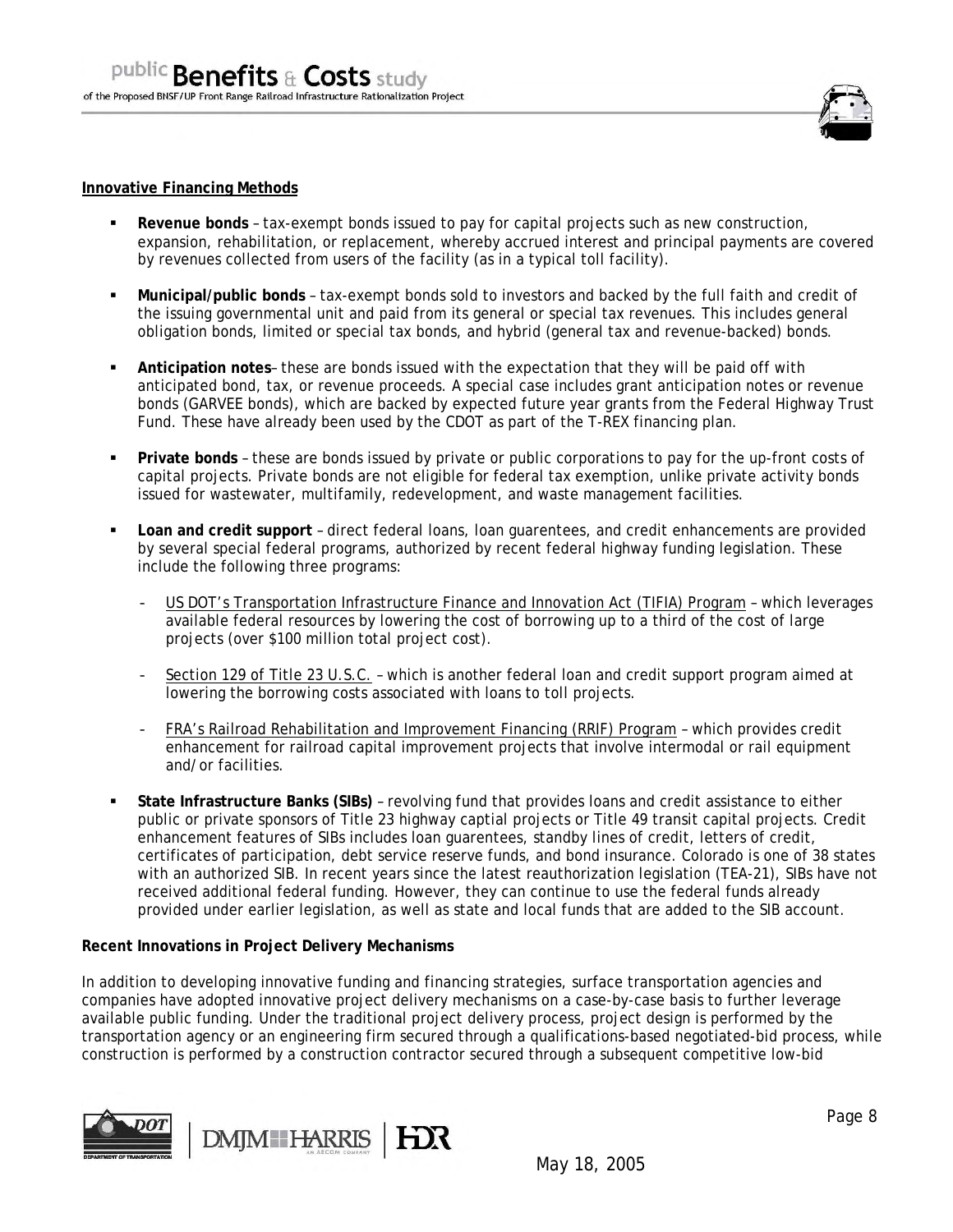

process. This approach is referred to as Design-Bid-Build (DBB) contracting. Innovative project delivery mechanisms seek to reduce the duration and/or cost of project development, while maintaining or improving product quality through the application of streamlined processes and the latest products and techniques. Several of these mechanisms are described below.

## **Innovative Project Delivery Mechanisms**

- **Design-Build (DB) Contracting**  this approach combines project design and construction into a single contract, whereby the contract team is responsible for both developing and executing the project plans. This approach reduces project contracting time, promotes greater integration of design and construction responsibilities, and increases contract team accountability for project quality, schedule, and cost.
- **Design-Build-Operate-Maintain (DBOM) Contracting this approach extends the design-build contracting =** approach by enabling the contract team to bid on both the development/delivery of the project and its subsequent operation/maintenance functions. This approach holds the contract team accountable for project compliance with performance-based specifications over the term of the contract. These are also known as "turn key" contracts, in the sense that a single contract team develops, delivers, and operates the project on behalf of the project owner/sponsor.
- **Design-Build-Operate-Maintain-Finance (DBOM-F) Contracting**  in this variation of the prior two project delivery approaches, the contractor not only develops and delivers the project, but also arranges for project financing either directly or through a third party. This approach is used for large-scale projects where available funding sources are not sufficient to fully fund initial start-up costs, but are sufficient to provide the necessary funding over the service life of the project.

## **Other Innovative Approaches**

- **Public-Private Partnerships** increasingly, public owners/sponsors of public use transportation infrastructure are seeking partners to share the costs and benefits of needed improvements or additions to transportation infrastructure. This can take the form of public-private partnerships, whereby several stakeholders take responsibility for project funding, development, and/or delivery in order to leverage limited public resources. This approach is particularly useful when project sponsors proactively indicate their interest in having the project built expediously and are willing to bear some of the financial responsibility. Examples of partnership sponsors include land developers, retail centers, amusement parks, railroads, port authorities, toll authorities, engineering firms, and local communities.
- **Public-Public Partnerships** partnerships that include several public entities as project co-sponsors, such as toll authorities, port authorities, community development agencies, and local communities. The sharing of financial responsibilities among multiple public entities is the latest initiative for leveraging available public funds for transportation projects. This arrangement breaks down traditional barriers between institutional competitors, such as transportation departments and their toll authority counterparts, due to the potential for expediting needed projects. In some cases, the advantages of public-public partnerships has resulted in the consolidation of the functions of the public partners. Examples include the establishment of toll entities within state departments of transportation, such as in Colorado, Texas, Oklahoma, and Florida.

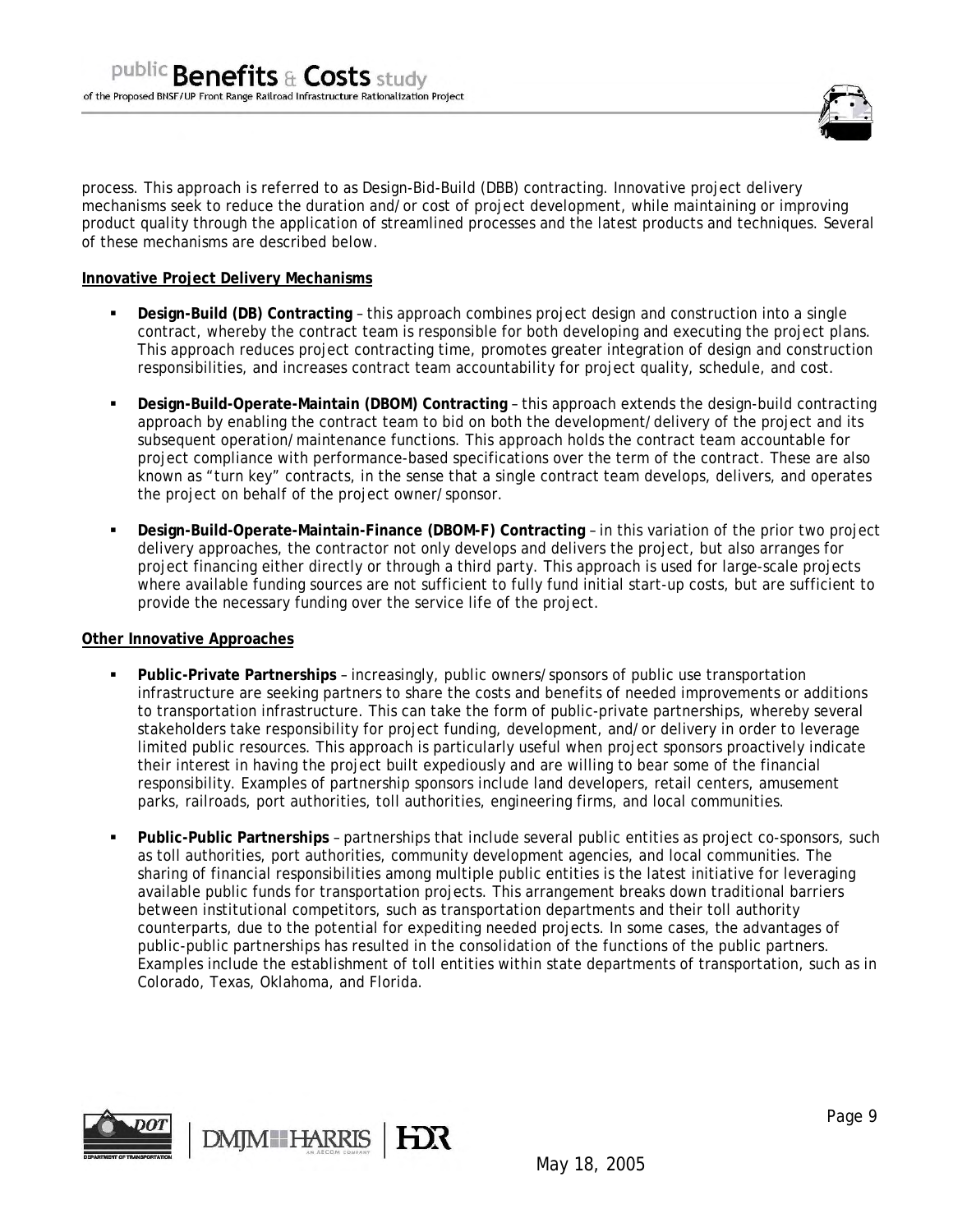

## **Case Studies**

Recently, there have been a number of major transportation projects sponsored by combinations of stakeholders, including highway departments, railroads, transit agencies, toll authorities, and the development community. Six of these projects are listed below:

- Alameda Corridor
- Chicago "CREATE" Rail Upgrade
- Denver T-REX Transportation Corridor Expansion
- **Reno ReTRAC Rail Access Corridor**
- Spokane "Bridging the Valley" Rail Upgrade
- Texas SH 130 Toll Highway

Each of these projects is summarized on the following pages at Tables 8-2 thru 8-7. These projects share a number of characteristics that positioned them for innovative finance and delivery approaches, including:

- Large size and scope that would take an inordinate amount of time to accumulate adequate funding by the traditional "pay-as-you-go" approach;
- High priority in terms of congestion relief and environmental mitigation;
- Clearly defined major stakeholders with complementary interests in the project;
- Willingness of sponsoring agencies and partners to equitably share project costs, risks, and returns;
- Sufficient funding sources to pay for the project over time and financing mechanisms to permit project development to proceed in an expedited manner; and
- Use of innovative project delivery approaches to better manage project development costs and timing.

These six mega-projects represent the kinds of innovative approaches being used to leverage scarce resources and expedite important transportation projects. These include using public-private partnerships to balance the risks and funding responsibilities of private and public sector sponsors, commensurate with the relative benefits each group expects to receive from the project; applying the design-build approach to project delivery to assure project completion within budget and schedule requirements; and using innovative financing strategies that combine grant, bond, and in-kind funding resources. Through these innovative approaches, project sponsors will be able to realize the benefits of these endeavors much sooner and at lower life-cycle costs than using traditional approaches. Table 8-8 provides a summary of the six case studies.

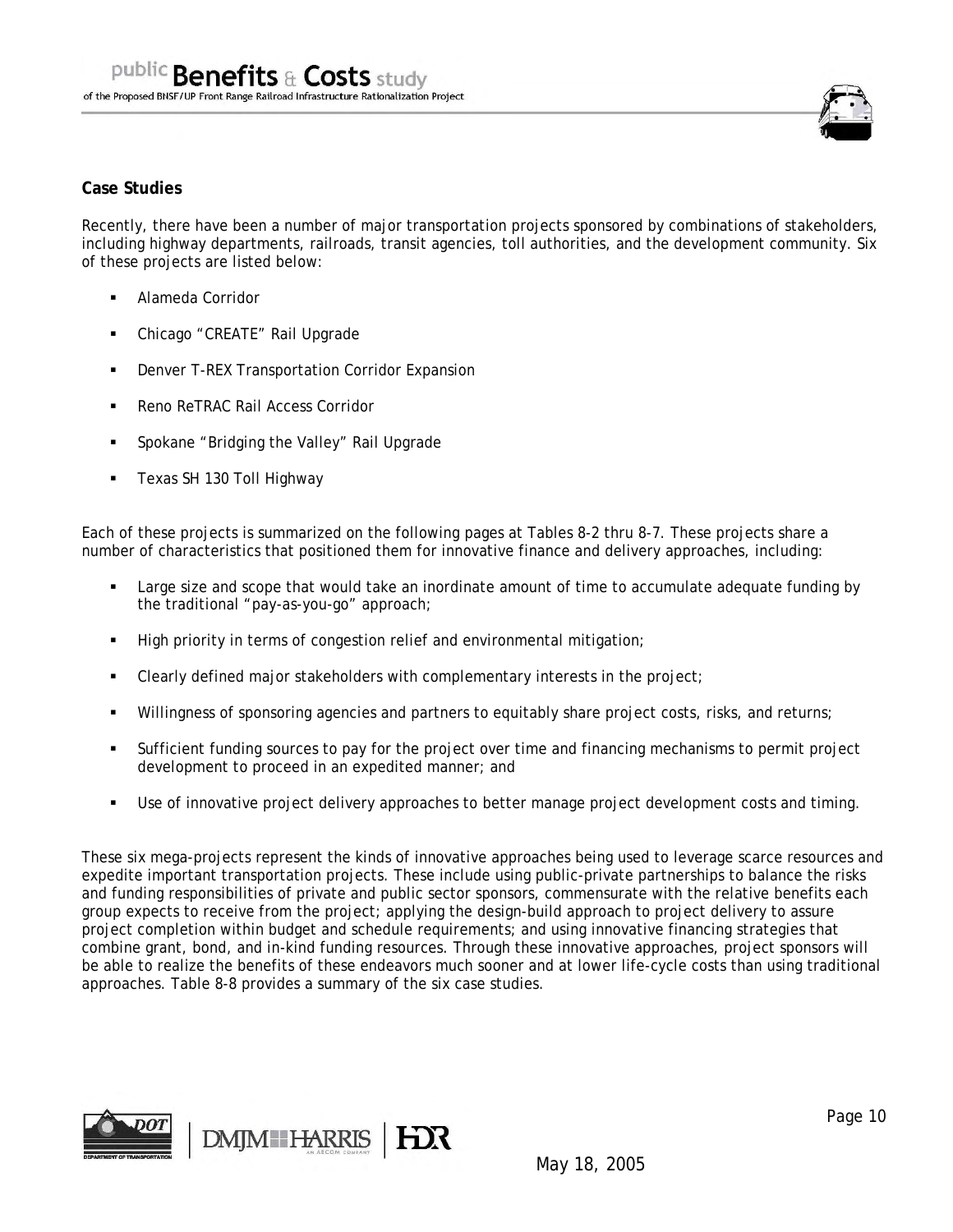

#### **Alameda Corridor**

The Alameda Corridor is a 20-mile long multimodal transportation corridor that links the Ports of Los Angeles and Long Beach to the downtown Los Angeles rail yard. These two ports ship and receive thousands of containers for export and import, respectively. Much of the container traffic consists of manufactured goods from Pacific Rim countries destined for markets across the United States. Prior to the project, the rail lines through this corridor were at grade, which meant there were hundreds of roadway crossings that posed operational conflicts between automobiles, trucks, and railroads. This caused significant traffic delays for both roadway and railroad vehicles, as well as resultant air pollution caused by the idling of cars, trucks, and train engines.

The Alameda Corridor project brought together the two major railroads serving the ports, including BNSF and UP, with state and local transportation and planning organizations to devise an arrangement to address these problems. The resulting \$2.4 billion project included excavating a 20-mile open trench into which 90-miles of railroad lines were consolidated. This provided an unobstructed, dedicated rail corridor for the participating railroads to use in accessing the two ports. It also eliminated more than 200 railroad grade crossings, which reduced vehicle idling time and cut auto/truck emissions by 54% and locomotive emissions by 28%.

The Alameda Corridor opened to traffic in 2002 and is operated by the Transportation Corridor Authority, a quasipublic entity which was created to allow the project to issue tax-exempt bonds. Funding for the \$2.4 billion project was in the form of public sector grants and revenue bonds supported by freight railroad tolls applied to each twenty-foot equivalent container unit (TEU) moved through the corridor. Table 8-2 lists the funding program for the project.

**Table 8-2 Alameda Corridor Funding and Financing Program** 

| <b>GRANTS</b>                                    |
|--------------------------------------------------|
| • Ports of L.A. and Long Beach \$394 M $16\%$    |
| Metropolitan Transportation Authority\$347 M 14% |
| • Interest Income and Other State and            |
| Federal Sources \$130 M<br>.5%                   |
| <b>BORROWING</b>                                 |
| Senior Taxable Revenue Bonds \$500 M<br>21%      |
| • Senior Tax Exempt Revenue Bonds \$494 M 20%    |
| 16%                                              |
| • Subordinate Revenue Bonded Debt \$167 M<br>7%  |
| \$2,432 M<br>TOTAL                               |

The Alameda Corridor funding program used public sector grants for 35% of project costs, and private sector tolls for 65% of project costs. This public-private partnership arrangement, which included a design-build project delivery approach, enabled the project to proceed in an expedited manner and be completed achieved within budget and schedule.

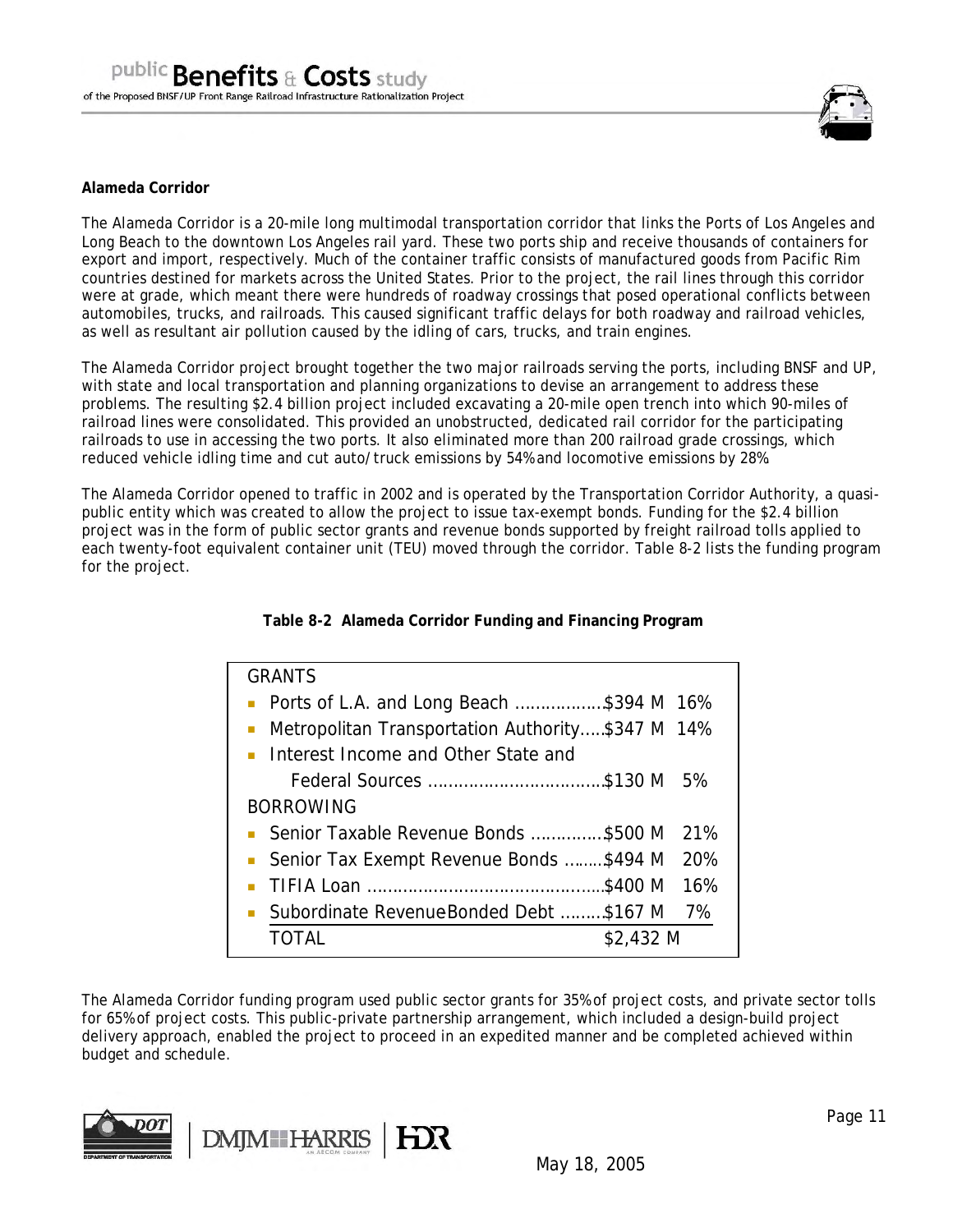

#### **Chicago "CREATE" Rail Upgrade**

The Chicago Region Environmental and Transportation Efficiency (CREATE) project is a proposed \$1.5 billion effort to upgrade and consolidate five key rail corridors in northeastern Illinois. CREATE is intended to improve passenger rail service and reduce motorist delays while achieving economic, environmental, and energy benefits. The project will build 25 highway/rail grade separations and six rail/rail flyovers, replace tracks and switches in the affected corridors, and install improved train control systems. A major beneficiary will be METRA, the Chicago-area commuter rail system.

CREATE is still in the formative stages of development and its funding program has not yet been finalized. An initial breakdown of public and private funding responsibilities for the project is shown in Table 8-3. The CREATE project is planned as a public-private partnership, with funding provided by public and private partners commensurate with the benefits received by each group. As yet, the public sector commitment of funds is not yet determined, in part due to the delay in getting federal surface transportation reauthorization legislation approved by Congress and signed by the President. In the meantime, an analysis of public and private benefits indicated that the project would generate almost \$4 billion in benefits, with 95% public benefits and 5% private (railroad) benefits.

Pending the outcome of the debate over federal transportation legislation, the railroads have committed to a funding ceiling equal to the estimated level of private sector benefits to the railroads (\$212 million). Since the total project cost is expected to be \$1.5 billion, this means that the railroads have committed to an amount that represents 14% of the project cost. Hence, it is expected that public sector funds from federal, state, and local sources (including \$20 million from METRA) will cover the remaining \$1.3 billion for the project.

|  | Table 8-3 Chicago Rail Upgrade Project (CREATE) Funding and Financing Program |  |  |  |
|--|-------------------------------------------------------------------------------|--|--|--|
|  |                                                                               |  |  |  |

| <b>BENEFITS</b>                          | $$3.9 B$ 95%<br>\$212 M 5% |  |
|------------------------------------------|----------------------------|--|
| SOURCES OF FUNDS                         |                            |  |
|                                          | \$212 M 14%                |  |
|                                          | $$20 M$ 1%                 |  |
| Federal surface transportation<br>п      |                            |  |
| City & State contribution from           |                            |  |
| programs like "Illinois First" Remainder | \$1,500 M                  |  |
|                                          |                            |  |

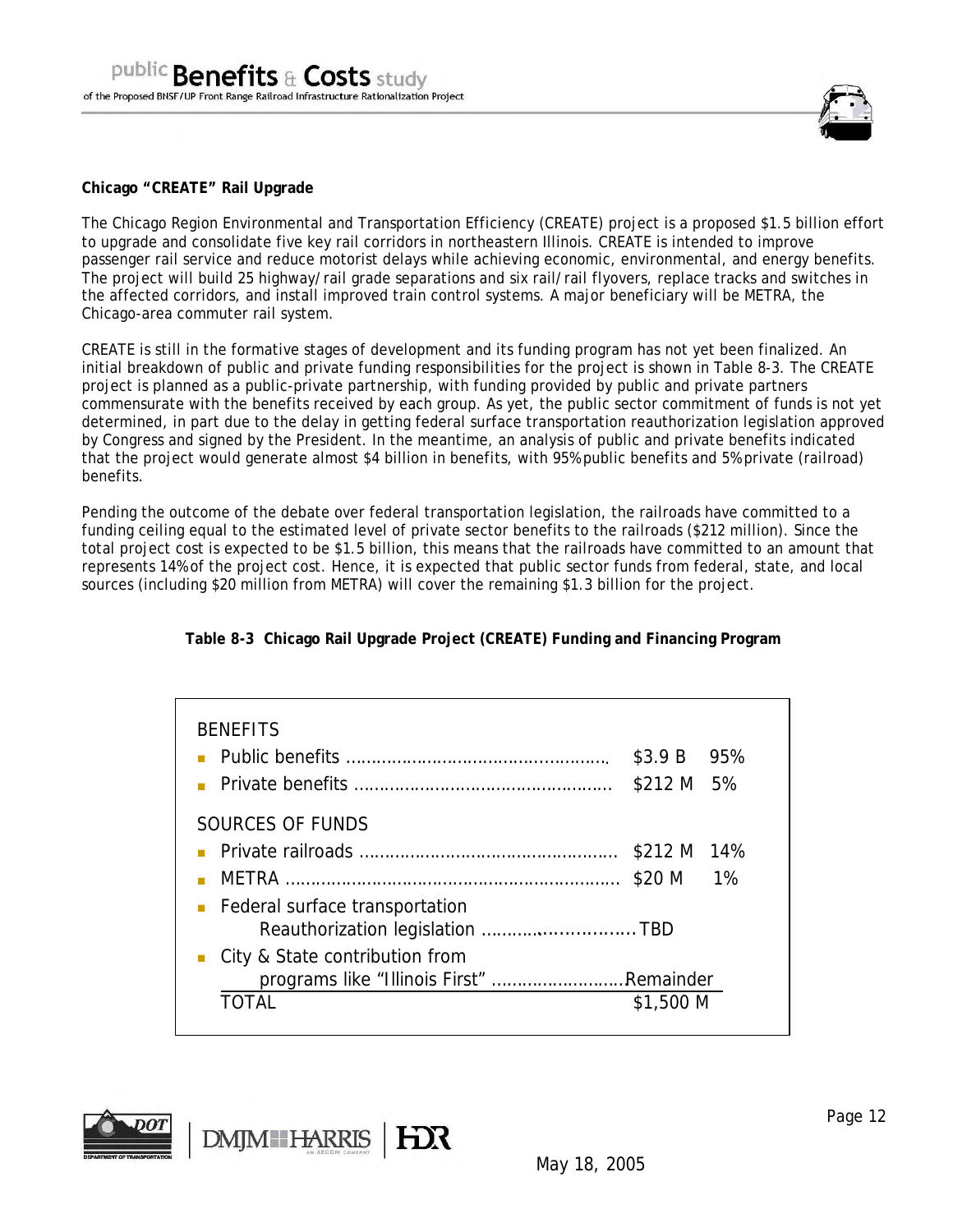

#### **Denver T-REX Transportation Corridor Expansion**

The Denver metropolitan area has it own multimodal transportation expansion project, dubbed T-REX, for Transportation Corridor Expansion. This \$1.7 billion mega-project will upgrade highway facilities and create a light rail transit (LRT) line, linking downtown Denver with the Tech Center to the southeast along Interstates I-25 and I-225. The highway portion of the project will add lanes, and reconstruct/widen bridges and interchanges along I-25 and I-225. The LRT line will be 19 miles in length and have 13 stations. Highway and transit portions each represent about half of the project costs.

Funding for this mega-project comes from federal, state, and local sources, with the federal government picking up about two-thirds of the total project costs. The two federal transportation agencies providing funding include the Federal Highway Administration and the Federal Transit Administration. State and local funding sources include sales and use tax revenues. The funding program for T-REX is shown in Table 8-4.

## **Table 8-4 Denver T-REX Funding and Financing Program**

| • Federal Transit Administration          |
|-------------------------------------------|
| Full Funding Grant Agreement  \$525 M 31% |
| • Federal Highway Grant Anticipation      |
| Revenue Vehicles (GARVEEs)\$600 M 36%     |
| • Transit Sales Tax Grant Anticipation    |
| Notes (GANs) \$324 M 19%                  |
| Sales and Use Tax Revenues  \$195 M 12%   |
|                                           |
| <b>TOTAL</b><br>\$1,674 M                 |
|                                           |

Of the \$1.7 billion project cost, \$900 million is coming from the use of grant anticipation instruments (GARVEEs and GANs). These have enabled project sponsors to tap future federal highway and transit funds and transit sales tax revenues for funding project development. Combining these funding and financing innovations with a designbuild project delivery approach will enable the sponsors of T-REX to complete this multimodal improvement project far ahead of when it could have been done using traditional "pay-as-you-go" approaches.

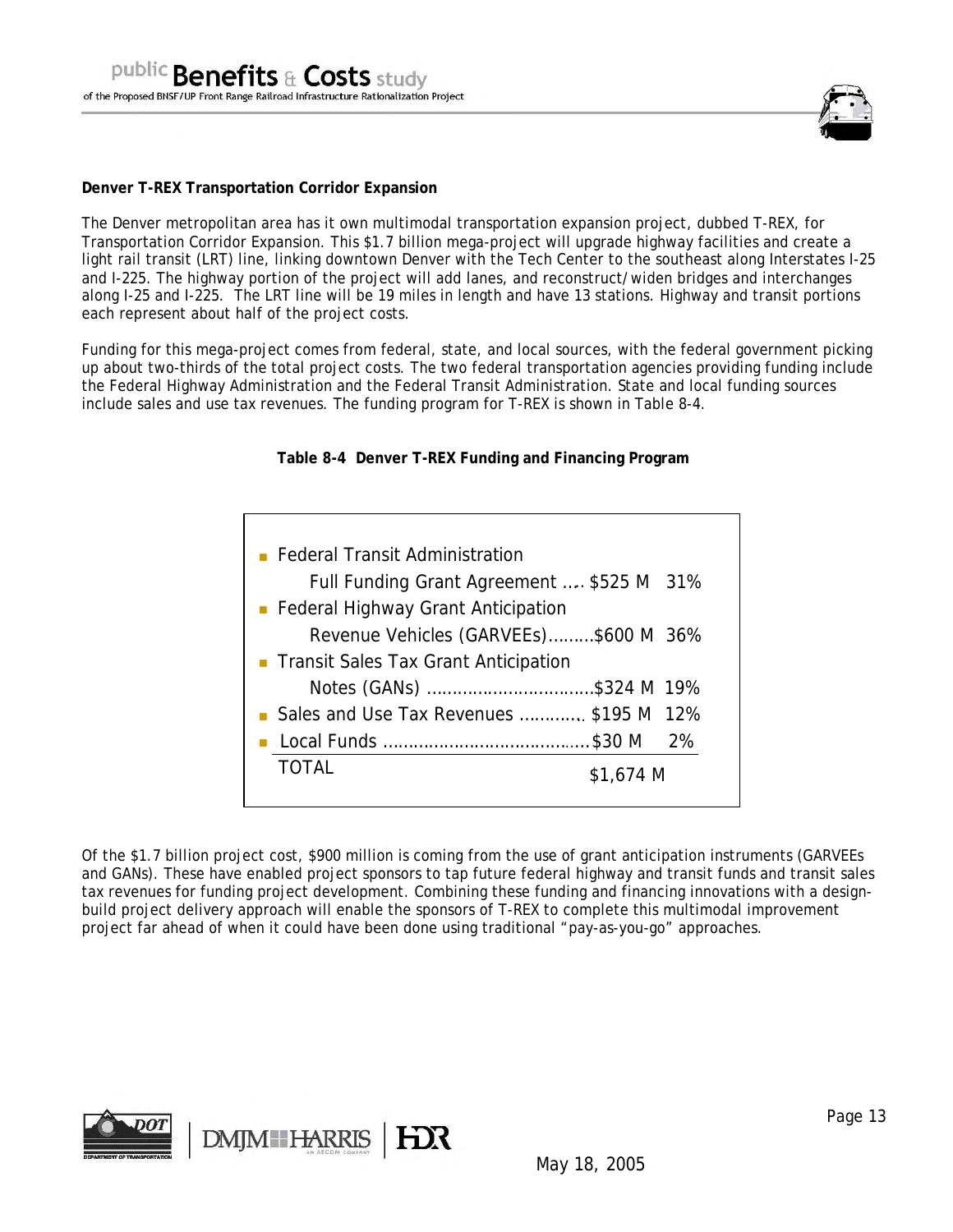

#### **Reno ReTRAC Rail Access Corridor**

The Reno Transportation Rail Access Corridor (ReTRAC) project calls for building a 2.3-mile depressed rail corridor through the downtown area of Reno, Nevada. This \$264 dollar project is similar to but smaller than the Alameda Corridor project that was described earlier. It will place two UP mainlines and an access road in the proposed trench, thereby replacing ten at-grade crossings with bridges across the trench. Major project sponsors include federal and state transportation agencies, the City of Reno, the UP Railroad, and the gaming-related businesses in downtown Reno. The proposed funding program for the project is shown in Table 8-5.

**Table 8-5 Reno ReTRAC Funding and Financing Program** 

| <b>Railroad ROW and Lease \$87 M 33%</b>               |    |
|--------------------------------------------------------|----|
| ■ Special Assessment District Fees \$21 M              | 8% |
| <b>Federal &amp; State Transportation Funds</b> \$21 M | 8% |
|                                                        | 5% |
|                                                        | 1% |
| TOTAL<br>\$264 M                                       |    |
|                                                        |    |

The ReTRAC funding program envisions the use of both railroad and local dedicated revenues as the major sources of project funding. Dedicated project revenues will include lease income from railroad use of the depressed corridor, downtown special assessment district taxes, hotel room tax increment, and local sales tax increment. Project financing instruments will include municipal bonds and loans/credit support from the TIFIA program.

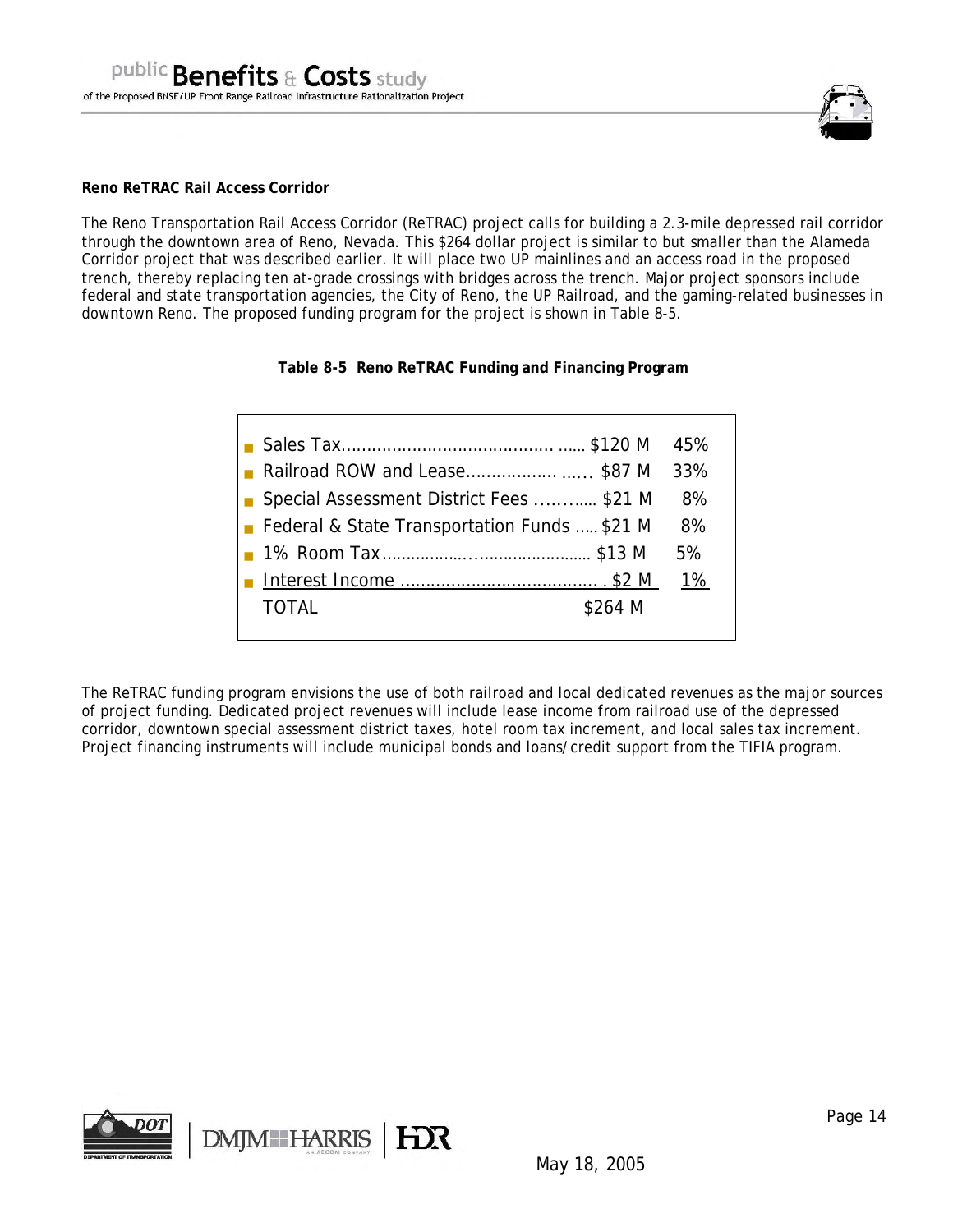

#### **Spokane "Bridging the Valley" Rail Upgrade**

The "Bridging the Valley" rail upgrade project is intended to improve transportation accessibility along a 42-mile corridor, stretching from Spokane, Washington to Athol, Idaho. This \$270 million mega-project will consolidate BNSF and UP rail mainlines along this corridor, thereby eliminating or downgrading 56 grade crossings along the original UP rail mainline, while providing eleven grade separations on the improved BNSF rail mainline. Also included in the project is construction of a new UP rail yard and a new bridge over the Spokane River.

The funding program for this project is still under development, awaiting resolution of public funding commitments from federal transportation and railroad sources. Only the Washington State Freight Mobility Strategic Investment Board has indicated its funding commitment to the project, as shown in Table 8-6.

## **Table 8-6 Spokane Bridging the Valley Funding and Financing Program**

| • Washington State Freight Mobility   |         |
|---------------------------------------|---------|
| Strategic Investment Board \$42 M 16% |         |
| • Federal Rail Relocation Assistance  |         |
| Program (Proposed) TBD                |         |
|                                       | TBD     |
| <b>TOTAL</b>                          | \$270 M |
|                                       |         |

The level of federal funding for this project is unclear, pending the outcome of Congressional deliberations regarding a proposed federal Rail Relocation Assistance Program. Such a program may be included in the next sixyear reauthorization of the federal surface transportation program. It is also unclear what if any kinds of financing mechanisms will be used, besides public and private grants.

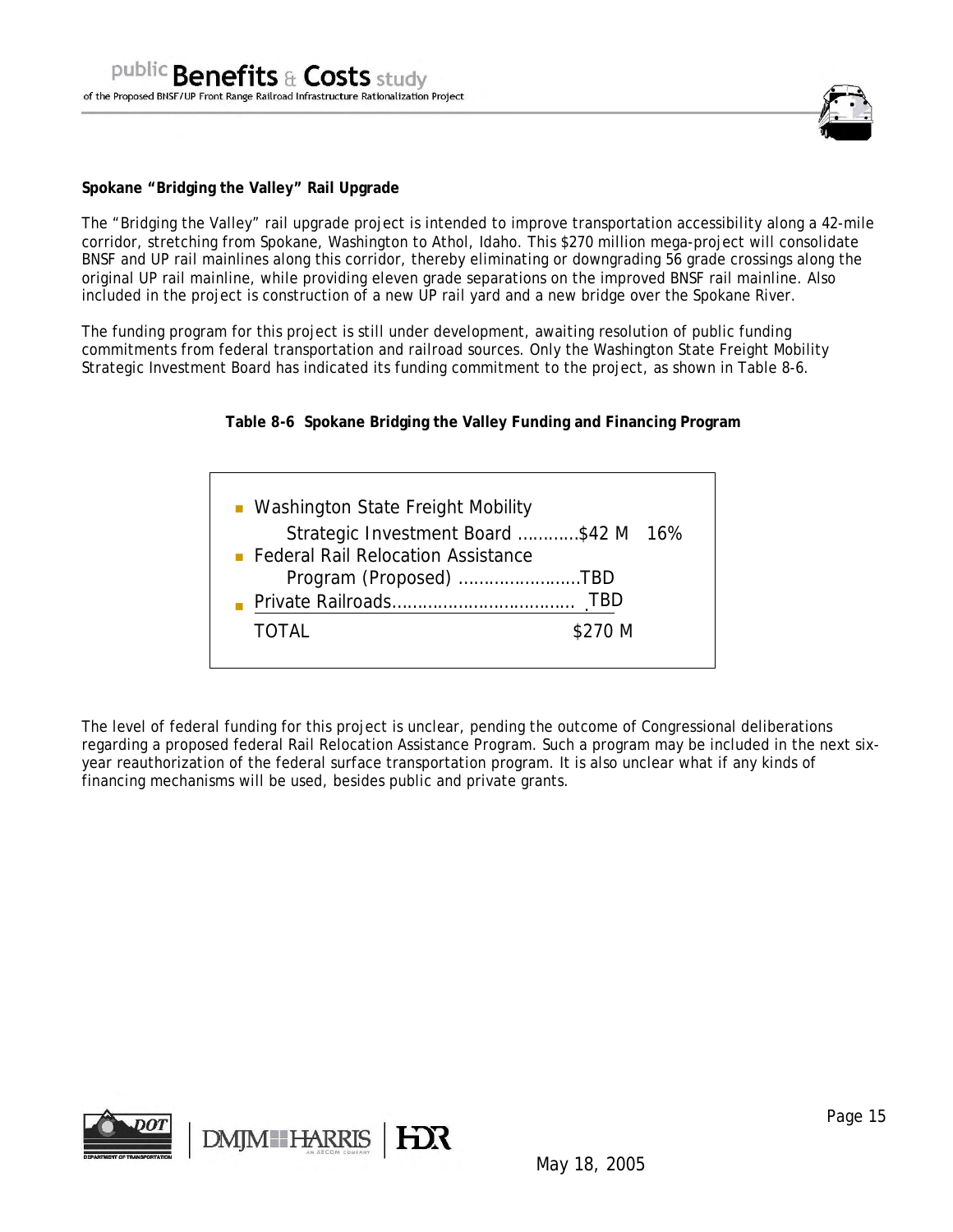

## **Texas SH 130 Toll Highway**

One of the largest transportation infrastructure projects undertaken in the country in recent years is the \$3.6 billion Texas State Highway (SH) 130 toll road. This project involves the construction of 65 miles of tolled highways to provide by-pass accessibility around the eastern side of Austin, Texas. It is one of the earliest segments of the 4,000 mile Trans Texas Corridor program that is proposed to provide multimodal corridors that link all major metropolitan areas across Texas, including international freight hubs within the State. Originally scheduled for opening after 2025, the use of innovative financing and innovative project delivery mechanisms will enable to the State to open the project to traffic in 2007.

The project funding program for the Texas SH 130 Toll Highway, as its name implies, will rely extensively though not exclusively on toll-supported revenue bonds. This is shown in the project funding program summary in Table 8-7. As this funding and financing program indicates, the project relies on a combination of toll-supported revenue bonds, federal transportation grant anticipation notes (TIFIA), State grants, and third-party (developer) contributions in the form of rights-of-way along the project corridor.

According to the funding plan, tolls will pay for 60% of the project cost, with Texas Department of Transportation funds contributing 20% of the project cost and third-party land contributions amounting to 15% of the project cost. The remaining 5% will come from a variety of sources. This innovative financing arrangement enabled the sponsoring agency, the Texas Turnpike Authority (part of Texas DOT) to assemble the necessary funding to expedite project delivery by twenty years.

**Table 8-7 Texas SH 130 Highway Funding and Financing Program** 

| ■ Bond Anticipation Notes Proceeds  \$911 M | 25%           |
|---------------------------------------------|---------------|
| TxDOT Equity Contribution \$700 M           | 20%           |
| 3rd Party Right of Way Contribution \$526 M | 15%           |
| ■ Interest Earnings \$199 M                 | 6%            |
| TIFIA Loan Proceeds \$17 M                  | $< 1\%$       |
| Developer Note \$10 M                       | $< 1\%$       |
|                                             | <u>&lt;1%</u> |
| <b>TOTAL</b><br>\$3,586 M                   |               |

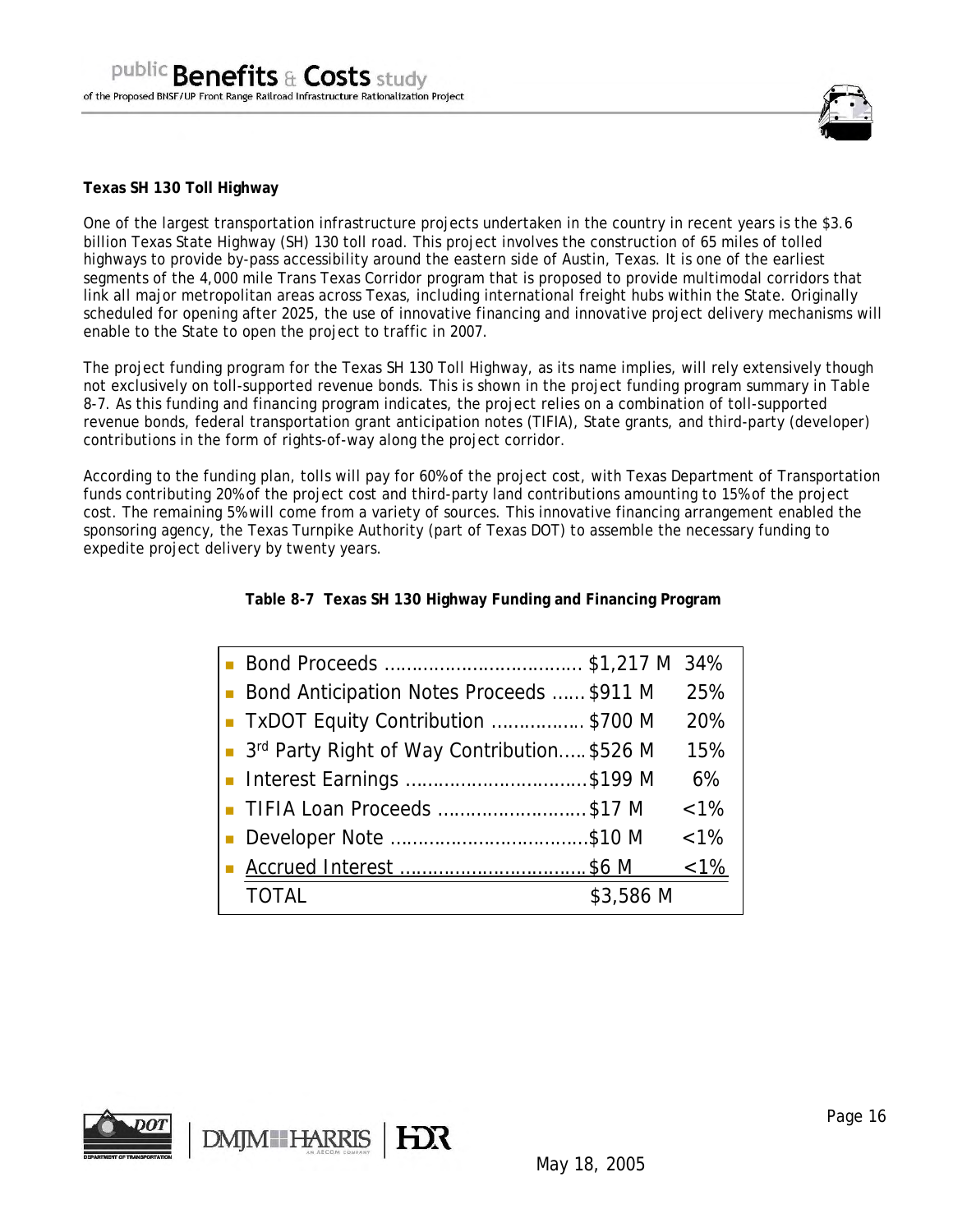

# **TABLE 8-8 Summary of Case Study Funding and Financing Programs**

|                                  | <b>Project Name</b>                                                  |                                                                                                                                                            |                                                                                              |                                                                 |                                                                                                          |                                                                           |
|----------------------------------|----------------------------------------------------------------------|------------------------------------------------------------------------------------------------------------------------------------------------------------|----------------------------------------------------------------------------------------------|-----------------------------------------------------------------|----------------------------------------------------------------------------------------------------------|---------------------------------------------------------------------------|
| Characteristics                  | <b>Alameda Corridor</b>                                              | <b>Chicago CREATE Rail</b><br>Upgrade                                                                                                                      | <b>Denver T-REX</b><br><b>Transportation</b><br><b>Corridor Expansion</b>                    | <b>Reno ReTRAC Rail</b><br><b>Access Corridor</b>               | Spokane "Bridging the<br>Valley" Rail Upgrade                                                            | Texas SR 130 Toll<br><b>Highway</b>                                       |
| Location                         | Southern California                                                  | <b>Chicago Metropolitan</b><br>Area                                                                                                                        | Denver Metropolitan<br>Area                                                                  | Downtown Reno                                                   | Spokane Metropolitan<br>Area                                                                             | Austin Metropolitan Area                                                  |
| <b>Sponsor</b>                   | <b>Transportation Corridor</b><br>Authority                          | Illinois DOT, Chicago<br>DOT, Metra, and 6<br>Railroads                                                                                                    | Colorado DOT and<br>Denver Regional<br><b>Transportation District</b>                        | City of Reno                                                    | Spokane Regional<br><b>Transportation Council</b>                                                        | <b>Texas Tumpike Authority</b><br>- Texas Department of<br>Transportation |
| <b>Type</b>                      | Depressed Railroad<br>Cargo Expressway                               | Urban Railroad System<br>Rationalization                                                                                                                   | <b>Highway Corridor</b><br><b>Expansion and Transit</b><br>Corridor (LRT) Extension Corridor | Depressed Railroad                                              | <b>Upgrade Railroad</b><br>Corridor through<br>Consolidation                                             | Toll Highway By-Pass                                                      |
| <b>Size</b>                      | 20 Rail Miles                                                        | Upgrade 6 railroad<br>corridors, 25 highway/rail<br>grade crossings, 6<br>rail/rail flyovers,<br>track/switch<br>replacement, and train<br>control systems | 25-mile Highway corridor<br>expansion19-mile LRT<br>extension                                | 2.3 Rail Miles                                                  | 42 Rail Miles                                                                                            | 65 Road Miles                                                             |
| Cost                             | \$2.4 Billion                                                        | \$1.5 Billion                                                                                                                                              | \$1.7 Billion (53%<br>Highway - 47% LRT)                                                     | \$0.3 Billion                                                   | \$0.3 Billion                                                                                            | \$3.6 Billion                                                             |
| Opening                          | 2003                                                                 | TBD                                                                                                                                                        | 2006                                                                                         | 2006                                                            | 2009                                                                                                     | 2007                                                                      |
| <b>Project Delivery Approach</b> | Design-Build                                                         | TBD                                                                                                                                                        | Design-Build                                                                                 | Design-Build                                                    | <b>TBD</b>                                                                                               | Design-Build                                                              |
| <b>Funding Sources</b>           | Railroad Tolls - 65%                                                 | Public Funds - 85%                                                                                                                                         | Federal Highway Funds<br>36%                                                                 | <b>City General Revenues</b><br>1%                              | <b>Federal Railroad</b><br>Relocation Funds - TBD Highway Tolls - 65%                                    |                                                                           |
|                                  | Ports of LA and Long<br>Beach Funds - 16%                            | Railroad Benefits and<br>Costs - 14%                                                                                                                       | <b>Federal Transit Funds -</b><br>31%                                                        | <b>Federal and State</b><br><b>Transportation Funds -</b><br>8% | <b>Washington State</b><br><b>Freight Mobility Strategic</b><br>Investment Board - 16% Private ROW - 15% |                                                                           |
|                                  | Metropolitan<br><b>Transportation Authority</b><br>Funds - 14%       | Metra - 1%                                                                                                                                                 | Local Transit Sales Tax - UP Railroad ROW and<br>19%                                         | Leases - 33%                                                    | <b>BNSF and UP Railroads</b><br>Remainder TBD                                                            | TxDOT Funds - 20%                                                         |
|                                  | State/Federal Funds -<br>5%                                          |                                                                                                                                                            | Local Sales and Use Tax Hotel Room Tax, and<br>12%                                           | Downtown District Tax,<br>Local Sales Tax - 58%                 |                                                                                                          |                                                                           |
|                                  |                                                                      |                                                                                                                                                            | Local Funds - 2%                                                                             |                                                                 |                                                                                                          |                                                                           |
| <b>Financing Strategies</b>      | Toll Revenue Bonds -<br>Taxable - 21%<br><b>Toll Revenue Bonds -</b> | <b>TBD</b>                                                                                                                                                 | <b>GARVEE Bonds (grant</b><br>anticipation notes)<br>Highway - 36%<br><b>GARVEE Bonds -</b>  | Municipal Bonds - 37%                                           | None foreseen                                                                                            | <b>Toll Revenue Bonds -</b><br>34%<br><b>Bond Anticipation Notes</b>      |
|                                  | Tax-Exempt - 27%<br>TIFIA Loan - 16%                                 |                                                                                                                                                            | Transit - 19%                                                                                | TIFIA Loan - 28%                                                |                                                                                                          | 25%<br>TIFIA Loan - 1%                                                    |



DMJMIHARRIS | HOR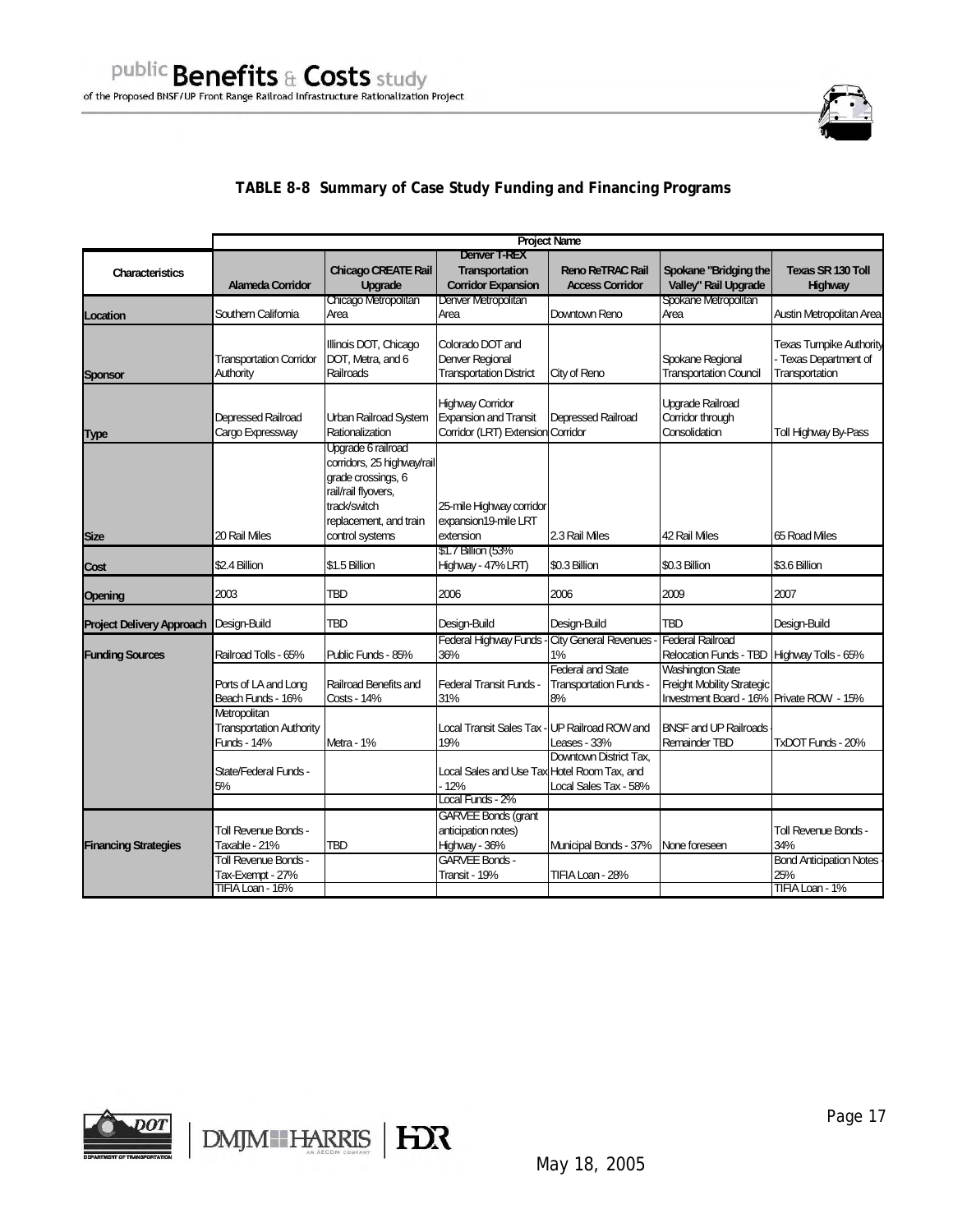

# **Distribution of Project Benefits and Potential Support**

Project funding/financing programs establish the funding responsibilities of project sponsors and the means to obtain these funding resources in a timely and cost-effective manner. As shown by the prior six case studies, each project has unique features that influence the source, level, and nature of funding that can be assembled for the project. Feature variables that characterize the funding and financing approaches for these projects include:

- Overall cost of the project
- Timing of when project costs are incurred
- Number of project beneficiaries
- Relative benefits major stakeholders expect to receive over the service life of the resulting transportation infrastructure
- Competitive interests expressed by project beneficiaries/stakeholder
- Willingness and ability of beneficiaries to provide funding for the project
- Timing of project funding contributions by each sponsor
- Ability to leverage project funding sources with public grant monies or user fees
- Availability of financing mechanisms to lower the costs of debt incurred to expedite the project

Each of these variables will affect whether and how the proposed Project is paid for. Figure 8-1 below illustrates how these factors could be integrated in the development of preliminary funding and financial strategies for the Project.



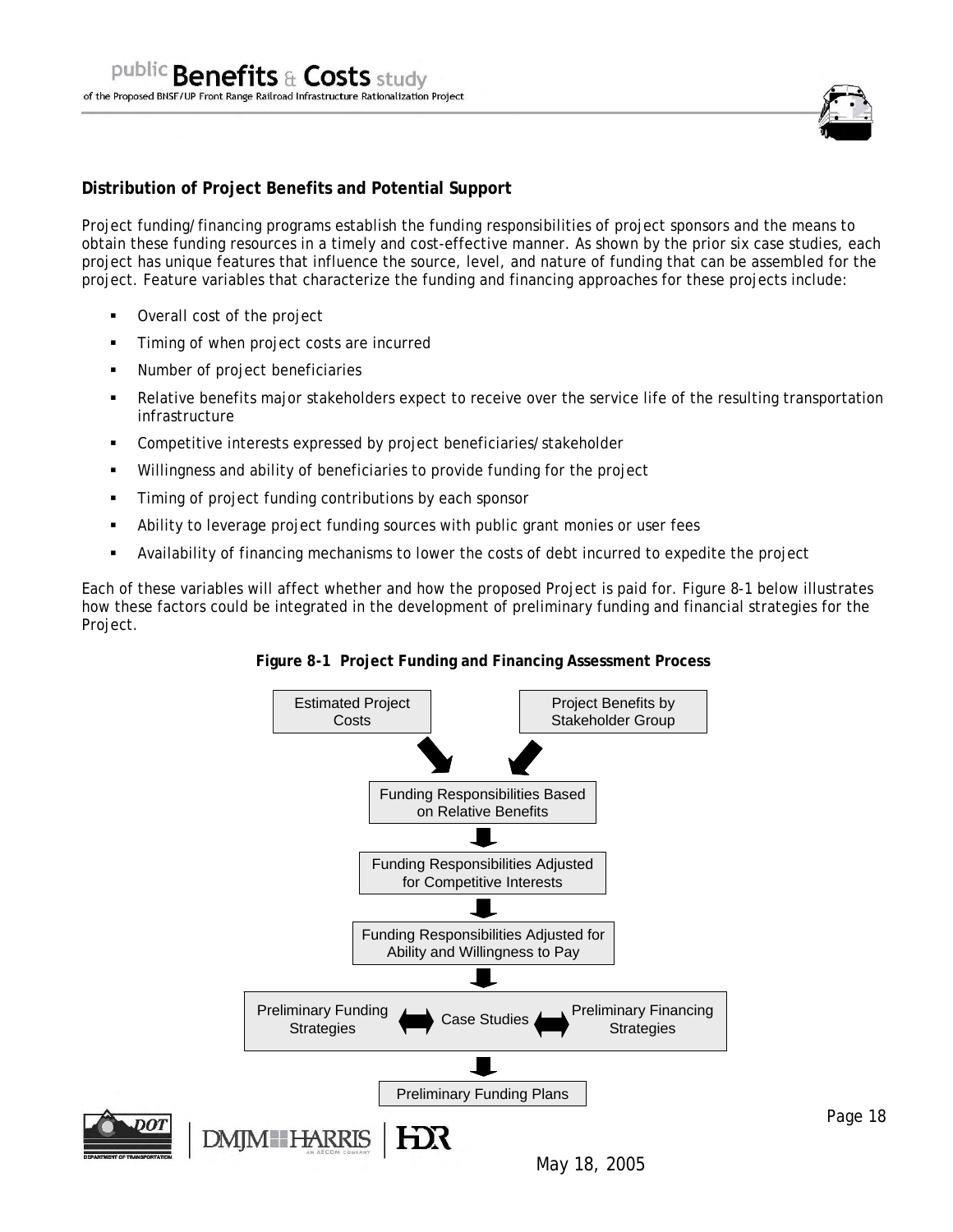

## **Project Funding Needs**

To determine what funding and financing strategies might be appropriate for the Project the first step was to determine the extent of the Project's funding needs. This was established in Tech Memo 4. According to the latest estimates, the Project is expected to cost \$1.2 billion in 2004 dollars. This represents the total costs of Project development, including design, land acquisition, and construction. For the purposes of this preliminary study and to reflect the potential that actual project costs may vary from the estimated amount, low and high Project cost levels were established by decreasing the expected Project cost (midrange capital cost scenario) by 10% for the low capital cost scenario and increasing the expected Project cost by 30% for the high capital cost scenario. This produced a range of Project costs of \$1.1 billion to \$1.5 billion.

It was assumed that the Project will be developed over the four-year timeframe 2006 through 2009, with operations starting in 2010. Thus project funding must provide the following cash flows during project development for each scenario, as shown below in Table 8-9.

| Year  | Low Scenario | <b>Midrange Scenario</b> | <b>High Scenario</b> |
|-------|--------------|--------------------------|----------------------|
| 2006  | \$267        | \$297                    | \$386                |
| 2007  | \$267        | \$297                    | \$386                |
| 2008  | \$267        | \$297                    | \$386                |
| 2009  | \$267        | \$297                    | \$386                |
| Total | \$1,069      | \$1,188                  | \$1,544              |

**Table 8-9 Project Capital Costs by Capital Cost Scenario and Year (2004 dollars in millions)** 

## **Project Rationale**

Securing funding commitments for a project of this magnitude will require potential sponsors to understand that the project can be supported from a benefits perspective, relative to their individual and collective interests. Given the current economic conditions, there is intense competition for available funding resources in both the public and private sectors. Therefore, the Project needs to generate a high level of benefits relative to costs to gain funding commitments from potential sponsors in both public and private sectors.

As noted in the introduction, both direct and indirect benefits are considered in this technical memorandum to account for the local and regional impacts of the Project and demonstrate its rationale from both a public and private perspective. Therefore, for the purpose of determining the Project benefit-cost ratio and allocating Project funding responsibilities, Project benefits include the sum of:

- Projected salary income from the net increase in jobs created directly and indirectly by the Project (including Project impacts on employment construction); and
- Direct taxes as a result of increased economic activity attributed to the Project, such as severance tax revenues on the mining and shipment of additional western Colorado coal.

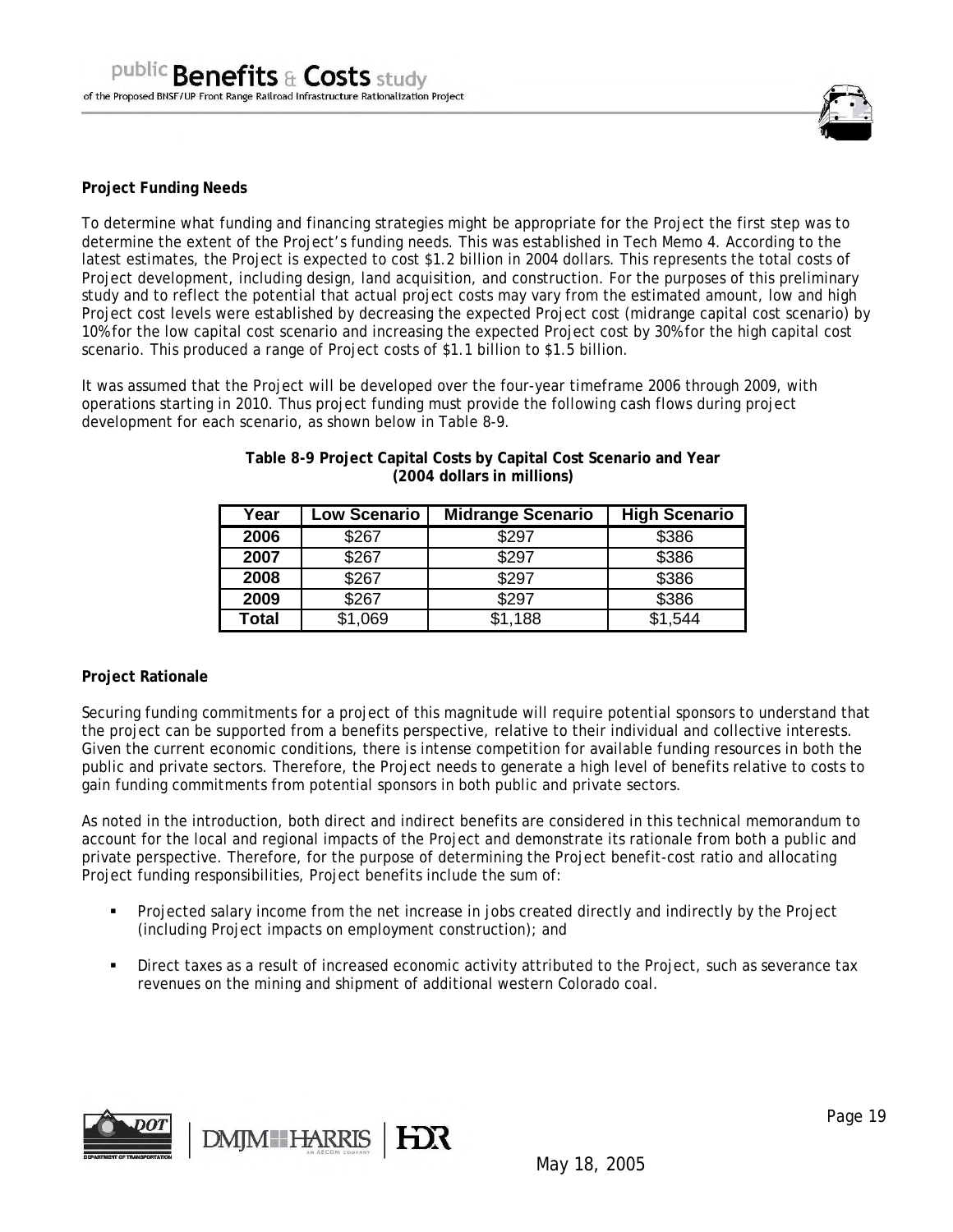

As noted earlier, these two additional factors are counted as public benefits in this technical memorandum since they benefit the citizens of Colorado. This produces are more thorough accounting of Project impacts on local businesses and the citizens of Colorado. When taken together, the net present value of these indirect benefits amounts to \$3.4 billion. By including salaries and severance tax revenues, total Project benefits have a net present value of \$5.6 billion for the midrange scenario. There is a similar increase effect on the total benefits projected for the pessimistic and optimistic scenarios.

Based on these results, a strong case can be made for the Project. As shown in Table 8-10 below, under the midrange scenario (which includes the midrange estimates for both the project benefits and costs), the Project is expected to generate \$5.2 billion in total benefits through year 2030, compared to its estimated cost of \$1.2 billion. This represents a benefit-cost ratio of 4.3, indicating that total benefits are expected to be over four times the total cost of the Project. The benefit-cost ratio (the ratio of Project benefits divided by Project costs) indicates the extent to which Project benefits exceed Project costs.

| <b>Project Totals</b>       | <b>Pessimistic</b><br><b>Scenario</b> | <b>Midrange</b><br><b>Scenario</b> | <b>Optimistic</b><br><b>Scenario</b> |
|-----------------------------|---------------------------------------|------------------------------------|--------------------------------------|
| Total Benefits (NPV \$ mil) | \$2,349                               | \$5,165                            | \$16,335                             |
| Total Costs (2004 \$ mil)   | \$1,544                               | \$1,188                            | \$1,069                              |
| Cost-Benefit Ratio          | 1.5                                   | 4.3                                | 15.3                                 |

**Table 8-10 Summary of Project Benefit-Cost Ratios by Scenario** 

For the purposes of the funding assessment, the pessimistic scenario uses the low estimate of Project benefits and the high estimate of Project costs to determine the ratio of Project benefits and costs. Table 8-10 indicates that the benefit-cost ratio for the pessimistic scenario is 1.5, indicating that under the most pessimistic assumptions Project benefits are still expected to be one and a half times the Project costs.

The optimistic scenario uses the high estimates of Project benefits and the low estimates of Project costs to determine the ratio of Project benefits and costs. Table 8-10 shows a benefit-cost ratio of 15.3 for the optimistic scenario, indicating that under the most optimistic assumptions Project benefits could be over fifteen times the Project costs. While the optimistic scenario is unlikely, it demonstrates the potential the Project has for benefiting key stakeholder groups in Colorado.

As shown in Table 8-10, the Project is expected to produce monetized benefits that are substantially more than the costs of the Project. The resulting benefit-cost rations would be even higher if the various qualitative impacts of the Project were included in the calculation of the benefit-cost ratios. However, since these impacts are difficult to quantify, they are included as further rationale for the Project. Table 8-11 summarizes the projected qualitative impacts of the Project. The contents of this table suggest that the Project will likely generate significant public-interest benefits to the State, especially relating to the quality of life and economic attractiveness of the State, visual attractiveness along the Front Range, and protection of freight movements in the State from possible security threats.

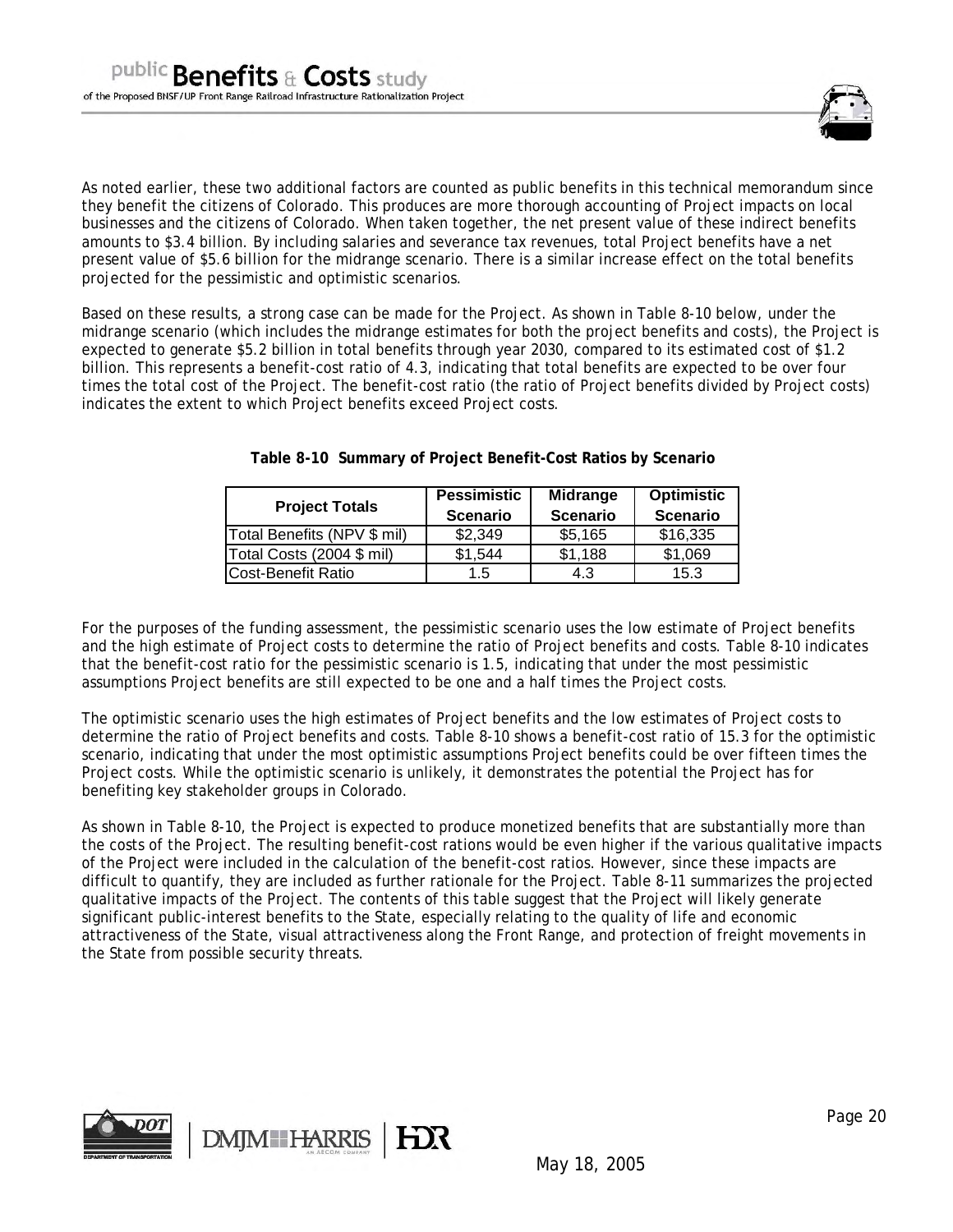

# **Table 8-11 Projected Qualitative Impacts of the Railroad Project**

| Scale*                                  |              |                         |                     |                                                                                                                                                                                                                                                                                                                                                                                               |
|-----------------------------------------|--------------|-------------------------|---------------------|-----------------------------------------------------------------------------------------------------------------------------------------------------------------------------------------------------------------------------------------------------------------------------------------------------------------------------------------------------------------------------------------------|
|                                         | Front Range  | Eastern Colorado        | Colorado<br>Nestern |                                                                                                                                                                                                                                                                                                                                                                                               |
| Type of Impact                          |              |                         |                     | <b>Discription of Potential Impacts</b>                                                                                                                                                                                                                                                                                                                                                       |
| <b>Emergency Vehicle Delay</b>          | $\mathbf{1}$ | $-1$                    | 0                   | Removal of delays in Front Range decreasing response time; potential to increase response<br>times in small Eastern Colorado towns. Improvements in communication technology will help<br>negate some of the impacts of delay.                                                                                                                                                                |
| <b>Trucking Operations</b>              | 2            | $\mathbf 0$             | $\Omega$            | Increased economic activity and increased mileage to intermodal facilities will increase the<br>demand and revenues to trucking operations. Quantitative calculation of impacts is not<br>available due to the uncertainty of the potential for economic development and the location of<br>the BNSF intermodal yard.                                                                         |
| Highway Maintenance                     | $-1$         | $\mathbf 0$             | $\Omega$            | Dollar value cannot be calculated due to uncertainties in impacts to trucking industry. Greater<br>demand will increase maintenance needs.                                                                                                                                                                                                                                                    |
| Pedestrian/Train Accidents              | 1            | $\mathbf 0$             | $\mathbf 0$         | The reduction in the number of coal trains in the heavily populated, pedestrian-oriented Front<br>Range area will reduce the potential for this type of accident; an increase in potential for this<br>type of accident in Eastern Colorado is minimal due to the relatively small level of population<br>living near the proposed rail line.                                                 |
| <b>Terrorism Risk</b>                   | 2            | $\mathbf 0$             | $\Omega$            | Creates a redundant route should a terrorist attack occur in the Denver area and close access<br>to the urban core. This assumes Denver is at greater risk of being a target than Eastern<br>Colorado due to population and business densities; removes some coal trains that could be<br>used as carriers for explosives out of the populated Front Range.                                   |
| <b>Hazardous Materials</b><br>Transport | 1            | $-1$                    | 0                   | Redundant route in the event of a hazardous materials spill; less populated route through<br>which to transport hazmat lowers exposure risk. Exposure risk is lowered for individuals on the<br>Front Range, but increased for those in Eastern Colorado.                                                                                                                                     |
| <b>Environmental Impacts</b>            | 0            | $-1$                    | $\Omega$            | The level of impact to the environment in Eastern Colorado is considered relatively low.<br>However an environmental impact statement has not been conducted and this could change.<br>Some animals, plants, wetlands, environmental justice sensitive areas, and a historic site<br>could potentially be impacted.                                                                           |
| Noise and Vibration                     | 0            | $-1$                    | 0                   | Could be some noise and vibration disturbances in Eastern Colorado, but due to uncertainties<br>about the exact location of rail line relative to existing development the level of impact is<br>unclear.                                                                                                                                                                                     |
| Air Quality Impacts                     | 0            | $-1$                    | 0                   | May be some additional pollutants emitted from locomotives, but air quality is currently not an<br>issue in Eastern Colorado. The Eastern region's airshed has the capacity to hold more<br>pollutants without noticable effects.                                                                                                                                                             |
| <b>Visual Benefits</b>                  | 2            | 0                       | $\Omega$            | Reduction of coal trains and relocation of intermodal yards will improve the visual appearance<br>of Front Range communities, including clearer/less obstructed views of the mountains. There<br>will likely be negligable impacts in Eastern Colorado, but unclear due to the uncertainty of the<br>location of the rail line, this cannot be assured.                                       |
| Quality of Life                         | 2            | $\overline{\mathbf{c}}$ | 2                   | Several aspects of improvements in all areas including increase in number of jobs, increased<br>economic activity, reduction of pollutants, improved community cohesion, and improved<br>transportation accessibility and mobility. All of these factors translate into a stronger<br>competitive image for the State of Colorado for both home ownership and business location<br>decisions. |
| *Scale of Impacts                       |              |                         |                     |                                                                                                                                                                                                                                                                                                                                                                                               |
| Very Negative                           |              |                         | $-2$                |                                                                                                                                                                                                                                                                                                                                                                                               |
| Somewhat Negative<br>Neutral/No Impact  |              |                         | $-1$<br>0           |                                                                                                                                                                                                                                                                                                                                                                                               |
| <b>Somewhat Postive</b>                 |              |                         | 1                   |                                                                                                                                                                                                                                                                                                                                                                                               |
| Very Postive                            |              |                         | 2                   |                                                                                                                                                                                                                                                                                                                                                                                               |

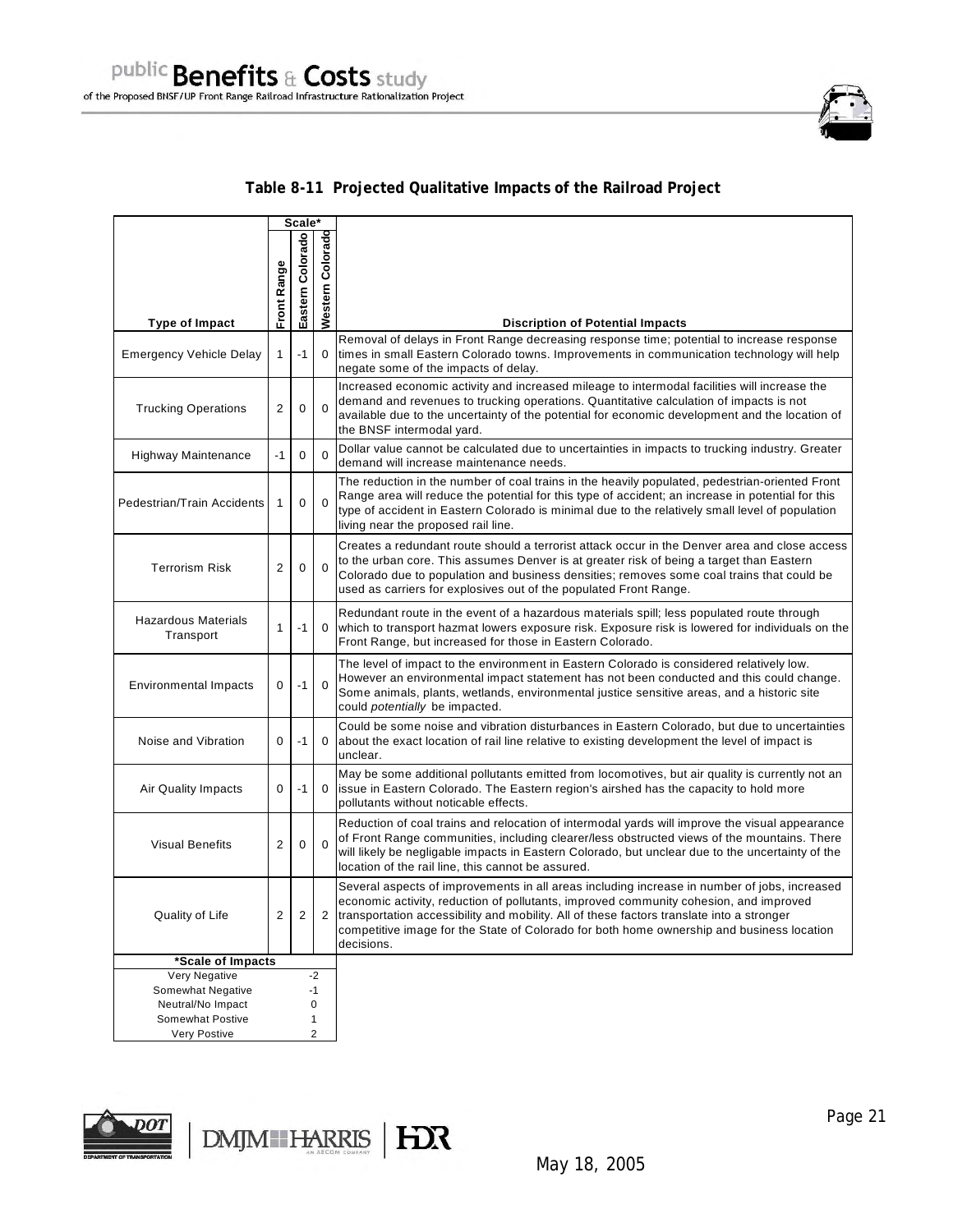

#### **Distribution of Project Benefits by Major Stakeholder Sector**

Having demonstrated that the benefits of the Project will likely significantly exceed its costs, the next step was to determine whether was likely to be sufficient support for the Project among both public and private sector stakeholders. For the purposes of this study, project support was initially determined based on the relative benefits estimated to be received by the major stakeholders of the Project. For the purposes of this technical memorandum, total Project benefits were broken down into two categories: private sector and public sector. The following list presents the composition of primary stakeholders for each sector. These represent the groups most likely to support the Project.

• **Private Sector Stakeholders:** 

• **Public Sector Stakeholders:** 

- Railroad Industry
- Coal Industry
- Economic Development
- Grain Industry
- - General Public
	- Public Transit

Table 8-12 shows the distribution of Project benefits arrayed by private and public sectors for the three Project scenarios. This is based on the initial estimates of total Project benefits shown earlier in Table 8-1.

| <b>Sector</b>           | <b>Pessimistic</b><br><b>Scenario</b> | <b>Midrange</b><br><b>Scenario</b> | <b>Optimistic</b><br><b>Scenario</b> |
|-------------------------|---------------------------------------|------------------------------------|--------------------------------------|
| <b>Private Benefits</b> | \$721                                 | \$1,378                            | \$3,723                              |
| <b>Public Benefits</b>  | \$1,628                               | \$3,787                            | \$12,612                             |
| <b>Total Benefits</b>   | \$2,349                               | \$5,165                            | \$16,335                             |

| Table 8-12 Summary of Total Project Benefits by Sector |
|--------------------------------------------------------|
| (net present value in \$ millions)                     |

# **Project Funding and Financing Strategies**

This section discusses potential funding and financing strategies that sponsors of the Project might consider as the Project moves forward towards development. The funding and financing strategies discussed might be used to provide the necessary funds to move the Project to completion in a timely manner. For the purposes of this study, a menu approach is used to identify and portray the various funding and financing strategies that can be tapped for projects of this size and type, and to explore the implications of these various strategies.

## **Possible Project Funding Strategies**

Table 8-15 lists the menu of possible funding sources, the major stakeholder group(s) which might use them, and their potential advantages and disadvantages for projects such as this. In reviewing these funding strategies, an important consideration is the form in which the funding might be provided. For many large projects that require extensive amounts of land for rights-of-way, private sector sponsors offer to donate land that they own or have options on as an in-kind contribution to a project. This can significantly lower the cost of a project while not requiring the private sector sponsor to come up with a cash contribution. In the Texas SH 130 Toll by-pass project, private land donations amounted to \$526 million, or 15% of the total project cost of \$3.6 billion. This went a long way in helping other sponsors commit to the project and define their levels of funding participation.

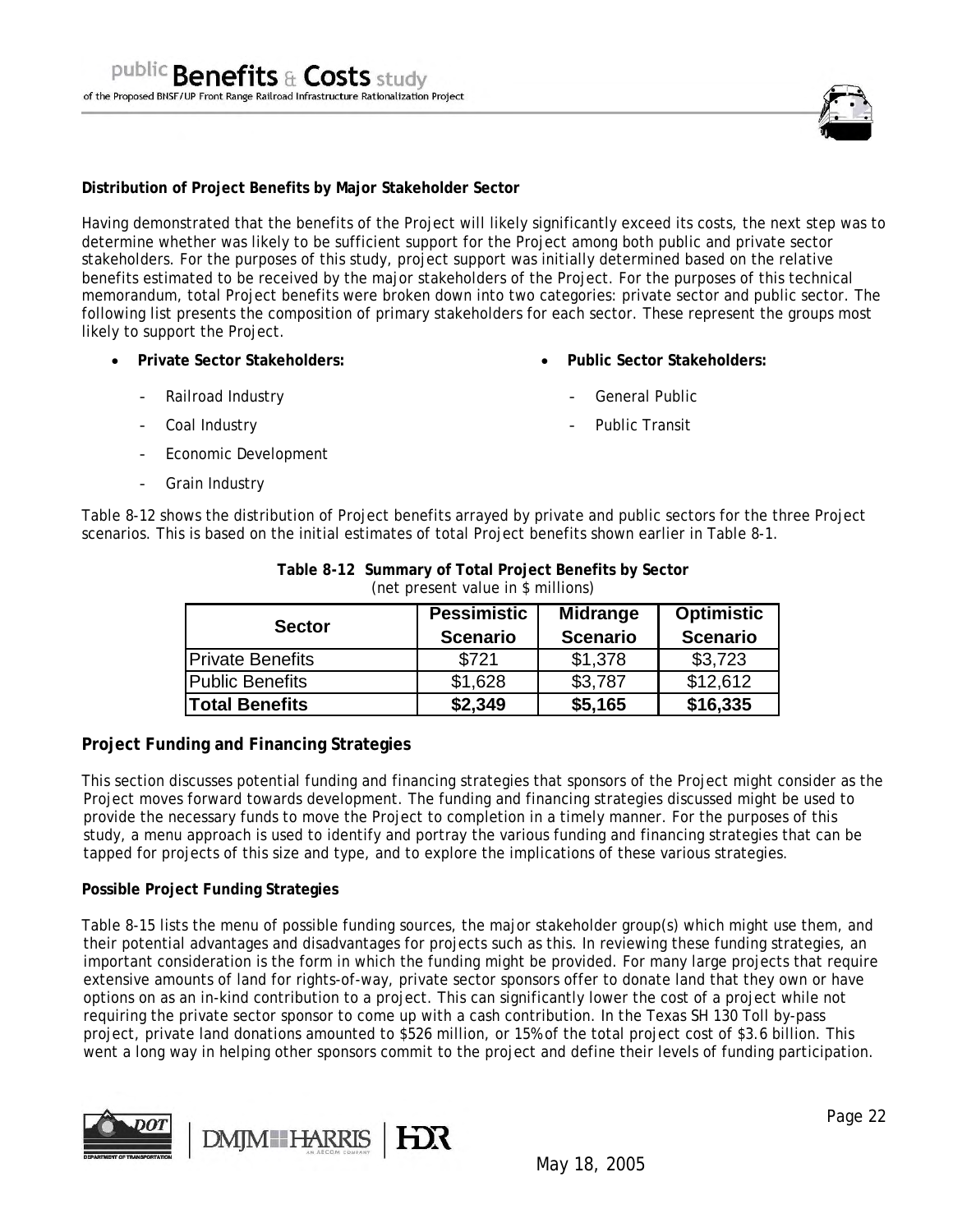

| <b>Funding Source</b><br><b>Options</b>                                                                                                                                                                                                                                                                                   | <b>Potential Sources</b>                                                                           | <b>Advantages</b>                                                                                                                                                                                                                                                         | <b>Disadvantages</b>                                                                                                                                                                                                                                                                                                                                                   |
|---------------------------------------------------------------------------------------------------------------------------------------------------------------------------------------------------------------------------------------------------------------------------------------------------------------------------|----------------------------------------------------------------------------------------------------|---------------------------------------------------------------------------------------------------------------------------------------------------------------------------------------------------------------------------------------------------------------------------|------------------------------------------------------------------------------------------------------------------------------------------------------------------------------------------------------------------------------------------------------------------------------------------------------------------------------------------------------------------------|
| <b>Federal Railroad</b><br><b>Program Funds</b><br>Proposed Rail<br><b>Relocation Grant</b><br>(RRG) Program<br>Rail Rehabilitation<br>and Improvement<br>Fund (RRIF)<br>Program)                                                                                                                                         | Federal<br>$\bullet$<br>Government -<br><b>Federal Railroad</b><br>Administration                  | $\bullet$<br>RRG is a proposed<br>grant program that<br>would be dedicated<br>to railroad relocation<br>projects like this.                                                                                                                                               | Proposed RRG program<br>$\bullet$<br>not yet authorized by<br>Congress - may by<br>dropped by sponsors in<br>current budget debate.<br>This Project not eligible<br>$\bullet$<br>for RRIF Program funds.                                                                                                                                                               |
| <b>Federal Highway Trust</b><br><b>Funds</b><br>Earmarks<br>$\bullet$<br>Grants<br>$\bullet$<br>Pilot projects<br>$\bullet$<br>Capital program<br>$\bullet$<br>Renewal program<br>$\bullet$<br>Congestion/emission<br>$\bullet$<br>reduction (CMAQ)<br>program<br>State Infrastructure<br>$\bullet$<br>Bank (SIB) program | Federal<br>$\bullet$<br>Government -<br>Federal Highway<br>Administration                          | Large highway-<br>$\bullet$<br>focused program<br>with some discretion<br>for intermodal<br>projects and projects<br>that reduce<br>congestion and<br>emissions in non-<br>attainment areas.                                                                              | Major competition for<br>$\bullet$<br>available funds with<br>needs far exceeding<br>available funding.<br>Focused on highway<br>$\bullet$<br>uses - not railroad<br>relocations except<br>where highway facilities<br>are directly impacted<br>(grade separations/<br>crossings).<br>SIBs have not received<br>$\bullet$<br>additional federal<br>funding since 1997. |
| <b>State Transportation</b><br><b>Program Funds</b><br>Program funds<br>Project funds                                                                                                                                                                                                                                     | <b>State</b><br>$\bullet$<br>Government -<br>Colorado<br>Department of<br>Transportation<br>(CDOT) | Potentially large pool<br>$\bullet$<br>of transportation-<br>related funds.<br>CDOT has wide<br>$\bullet$<br>latitude in using<br>excess sales tax<br>revenues for various<br>transportation-<br>related purposes,<br>when available, as<br>provided by Senate<br>Bill 1. | High competition for<br>$\bullet$<br>available funds.<br>State highway funds are<br>$\bullet$<br>limited to use on State<br>Highway System by<br>policy and legislation.<br>Economic conditions<br>$\bullet$<br>since 2002 have<br>reduced Senate Bill 1<br>proceeds to zero.                                                                                          |
| Regional<br><b>Transportation Program</b><br><b>Funds</b><br>New Starts Program<br>$\bullet$<br>funds for commuter<br>rail initiatives<br>FasTracks Program<br>$\bullet$<br>funds                                                                                                                                         | <b>Regional Transit</b><br>$\bullet$<br>Agency -<br><b>Regional Transit</b><br>District (RTD)      | Local pool of<br>$\bullet$<br>transportation-<br>related funds.<br>Might be eligible for<br>$\bullet$<br>FasTracks funds if<br>program approved<br>by voters this<br>November.                                                                                            | High competition for<br>$\bullet$<br>available funds.                                                                                                                                                                                                                                                                                                                  |

# **Table 8-15 Menu of Possible Funding Strategies**

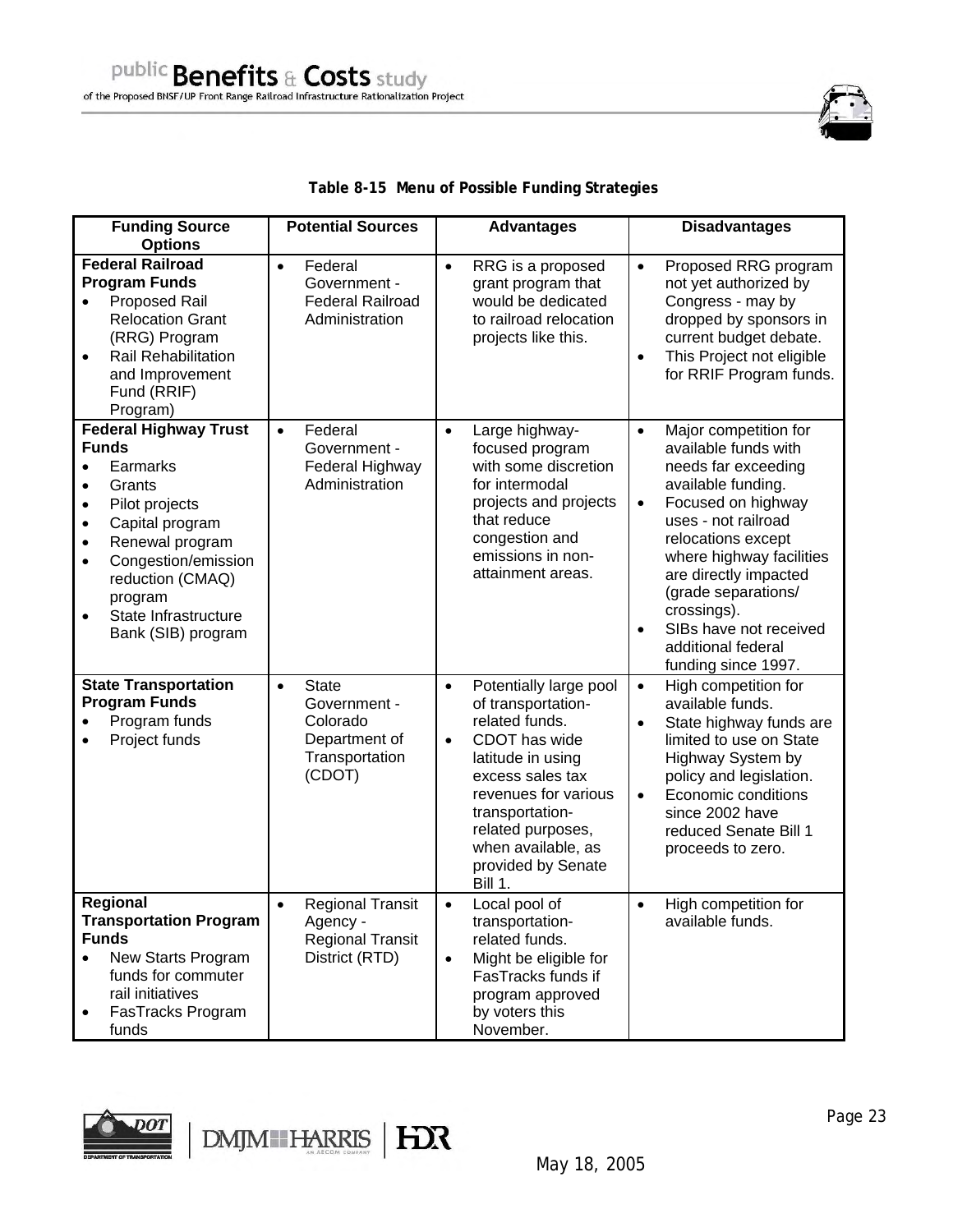| <b>Funding Source</b><br><b>Options</b>                                                                                                                                         | <b>Potential Sources</b>                                                                       | <b>Advantages</b>                                                                                                                                                                                                                                                                                                                                          | <b>Disadvantages</b>                                                                                                                                                                                                                                                                |
|---------------------------------------------------------------------------------------------------------------------------------------------------------------------------------|------------------------------------------------------------------------------------------------|------------------------------------------------------------------------------------------------------------------------------------------------------------------------------------------------------------------------------------------------------------------------------------------------------------------------------------------------------------|-------------------------------------------------------------------------------------------------------------------------------------------------------------------------------------------------------------------------------------------------------------------------------------|
| <b>Local Transportation</b><br><b>Funds</b><br>State transportation<br>$\bullet$<br>funds allocation<br>General funds<br>٠<br>Regional<br>٠<br>Transportation<br>District funds | $\bullet$<br>Local<br>Government<br><b>Cities</b><br>$\overline{a}$<br>Counties                | $\bullet$<br>Local pool of<br>transportation-<br>related funds                                                                                                                                                                                                                                                                                             | $\bullet$<br>High competition<br>for available funds.<br>May be limited to<br>use on State and<br>local highways and<br>roads.<br>Legislation to<br>$\bullet$<br>permit formation of<br>regional<br>transportation<br>districts still being<br>debated by the<br>State Legislature. |
| <b>State Taxes</b><br>Sales tax revenues,<br>$\bullet$<br>Incremental sales tax<br>$\bullet$<br>revenues above 6%<br>growth rate                                                | State<br>$\bullet$<br>Government                                                               | Large Statewide pool<br>$\bullet$<br>of general funds that<br>applies to both<br>residents and<br>visitors.<br>Significant revenue<br>$\bullet$<br>potential when<br>State's economic<br>conditions are<br>favorable.<br>High discretion for<br>$\bullet$<br>using incremental<br>sales tax revenues<br>for transportation<br>purposes, when<br>available. | High competition<br>$\bullet$<br>for State sales tax<br>receipts.<br>Funds generally<br>$\bullet$<br>committed to other<br>uses.<br>$\bullet$<br>Revenues subject<br>to economic<br>conditions which<br>can vary<br>significantly.                                                  |
| <b>Local Taxes</b><br>Sales tax<br>$\bullet$<br>Property tax<br>٠<br>increment<br>Special assessment<br>$\bullet$<br>district                                                   | Local<br>$\bullet$<br>Government                                                               | Wide variety of<br>$\bullet$<br>funding instruments<br>possible (e.g., E-470<br>funding program)                                                                                                                                                                                                                                                           | Limited State and<br>$\bullet$<br>local budgets<br>create high<br>competition for<br>limited funds.<br>Current political<br>$\bullet$<br>environment<br>nationwide makes<br>tax increases<br>highly unlikely.                                                                       |
| <b>Private Company</b><br><b>Contributions</b><br>Money<br>٠<br>Right-of-way<br>٠<br>In-kind services<br>$\bullet$                                                              | Railroads<br>$\bullet$<br>Coal Companies<br>$\bullet$<br>Development<br>$\bullet$<br>Community | Access to capital<br>$\bullet$<br>markets and internal<br>funds for projects<br>that offer high<br>competitive returns.<br>Private sector<br>$\bullet$<br>players need to<br>realize benefits<br>commensurate with<br>their contributions.                                                                                                                 | High competition<br>$\bullet$<br>for available funds.<br>Project must<br>$\bullet$<br>produce a higher<br>rate of return than<br>typical for the<br>public sector.                                                                                                                  |

# **Table 8-15 Menu of Possible Funding Strategies (continued)**

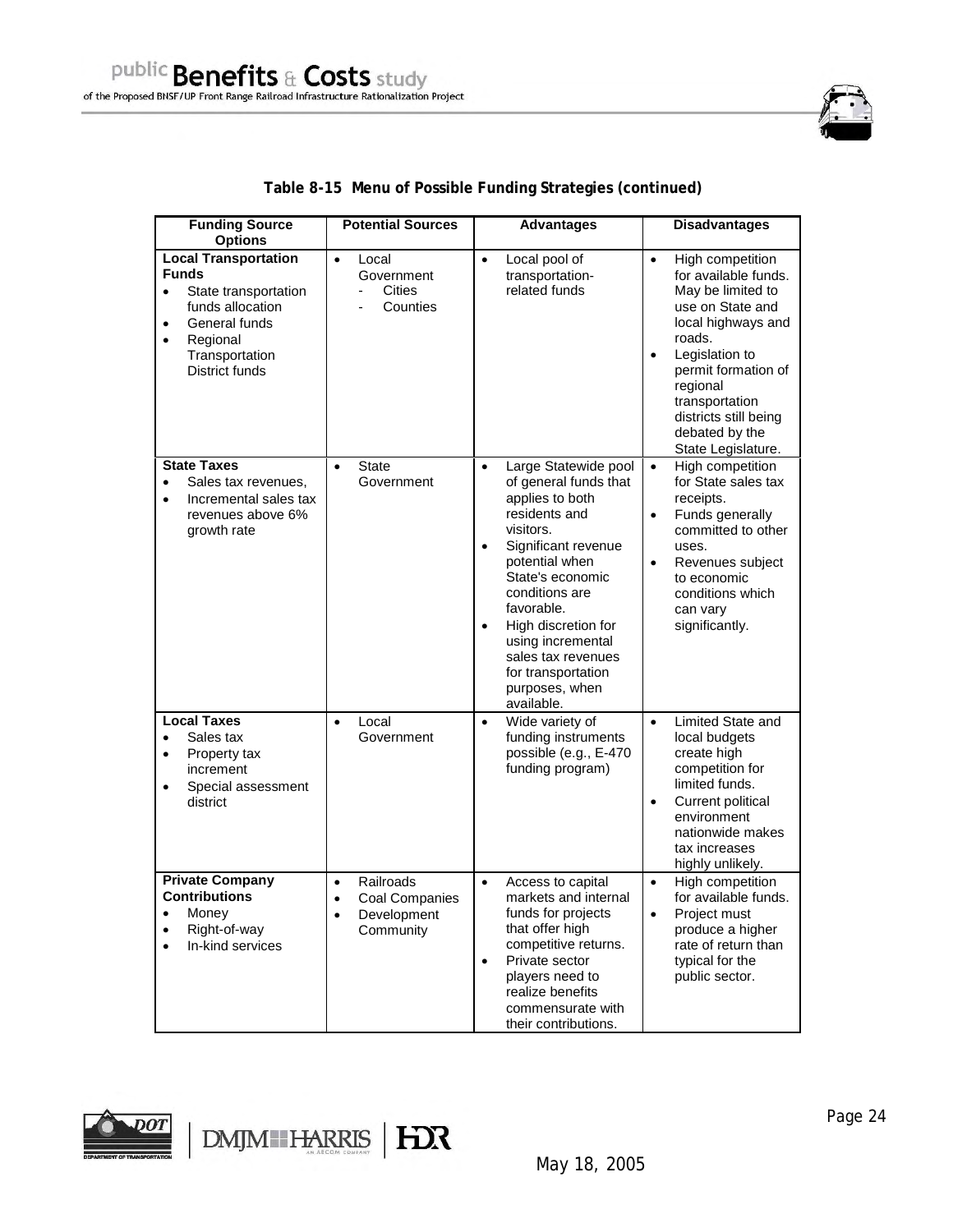

| <b>Funding Source</b><br><b>Options</b>                                                                                                                   | <b>Potential Sources</b>                                                                                                                                                     | <b>Advantages</b>                                                                                                                                                                                                                                                                                                                                                                                                                                                                                                                                                                                                                                                  | <b>Disadvantages</b>                                                                                                                                                                                          |
|-----------------------------------------------------------------------------------------------------------------------------------------------------------|------------------------------------------------------------------------------------------------------------------------------------------------------------------------------|--------------------------------------------------------------------------------------------------------------------------------------------------------------------------------------------------------------------------------------------------------------------------------------------------------------------------------------------------------------------------------------------------------------------------------------------------------------------------------------------------------------------------------------------------------------------------------------------------------------------------------------------------------------------|---------------------------------------------------------------------------------------------------------------------------------------------------------------------------------------------------------------|
| <b>Joint Development</b><br>Public-private<br>$\bullet$<br>partnership                                                                                    | Development<br>$\bullet$<br>Community,<br>Railroads<br><b>State</b><br>$\bullet$<br>Government<br>Local<br>$\bullet$<br>Government                                           | Significant<br>$\bullet$<br>opportunity to<br>leverage scarce<br>resources by<br>combining public and<br>private resources<br>and interests. Major<br>emphasis by<br>leadership of US<br>DOT and FHWA.                                                                                                                                                                                                                                                                                                                                                                                                                                                             | Requires careful<br>$\bullet$<br>balancing of<br>project risks,<br>returns, and<br>responsibilities<br>among project<br>partners. Potential<br>loss of control over<br>public assets by<br>the public sector. |
| <b>User Fees</b><br>Tolls<br>$\bullet$<br>Shadow tolls<br>$\bullet$<br>Access fees<br>$\bullet$                                                           | Railroads,<br>$\bullet$<br>Development<br>Community<br><b>State</b><br>$\bullet$<br>Government                                                                               | Provides direct<br>$\bullet$<br>linkage between the<br>users of the facility<br>and its funding.<br>Provides a long-term<br>$\bullet$<br>cash flow stream to<br>support bond<br>financing methods.<br>Colorado has<br>$\bullet$<br>favorable legislation<br>for development of<br>tolled highways.<br>One option is for the<br>$\bullet$<br>private sector to pay<br>for the construction<br>costs and then be<br>reimbursed by the<br>public sector through<br>use-based shadow<br>tolls. This would<br>encourage greater<br>use of the relocated<br>facilities by the<br>private sector, which<br>would increase the<br>level of benefits<br>produced over time. | Uncertainty over<br>$\bullet$<br>user willingness to<br>pay the fees and<br>the level of<br>utilization of the<br>facility when user<br>fees are applied or<br>adjusted over time.                            |
| <b>Other Sources</b><br>Utility easements<br>$\bullet$<br>Right-of-way sale<br>$\bullet$<br>Land development<br>$\bullet$<br>Trackage rights<br>$\bullet$ | <b>Utility Companies</b><br>$\bullet$<br>Power<br>$\blacksquare$<br>Pipeline<br>Cable/Phone<br>Developers<br>$\bullet$<br>Regional or<br>$\bullet$<br>Shortline<br>Railroads | Additional sources of<br>$\bullet$<br>funding to augment<br>primary funding<br>sources.                                                                                                                                                                                                                                                                                                                                                                                                                                                                                                                                                                            | Revenue levels<br>$\bullet$<br>may be limited by<br>scope of project.<br>Right-of-way likely<br>$\bullet$<br>to be owned by<br>private railroads,<br>who would likely<br>determine its<br>concurrent use.     |

# **Table 8-15 Menu of Possible Funding Strategies (continued)**

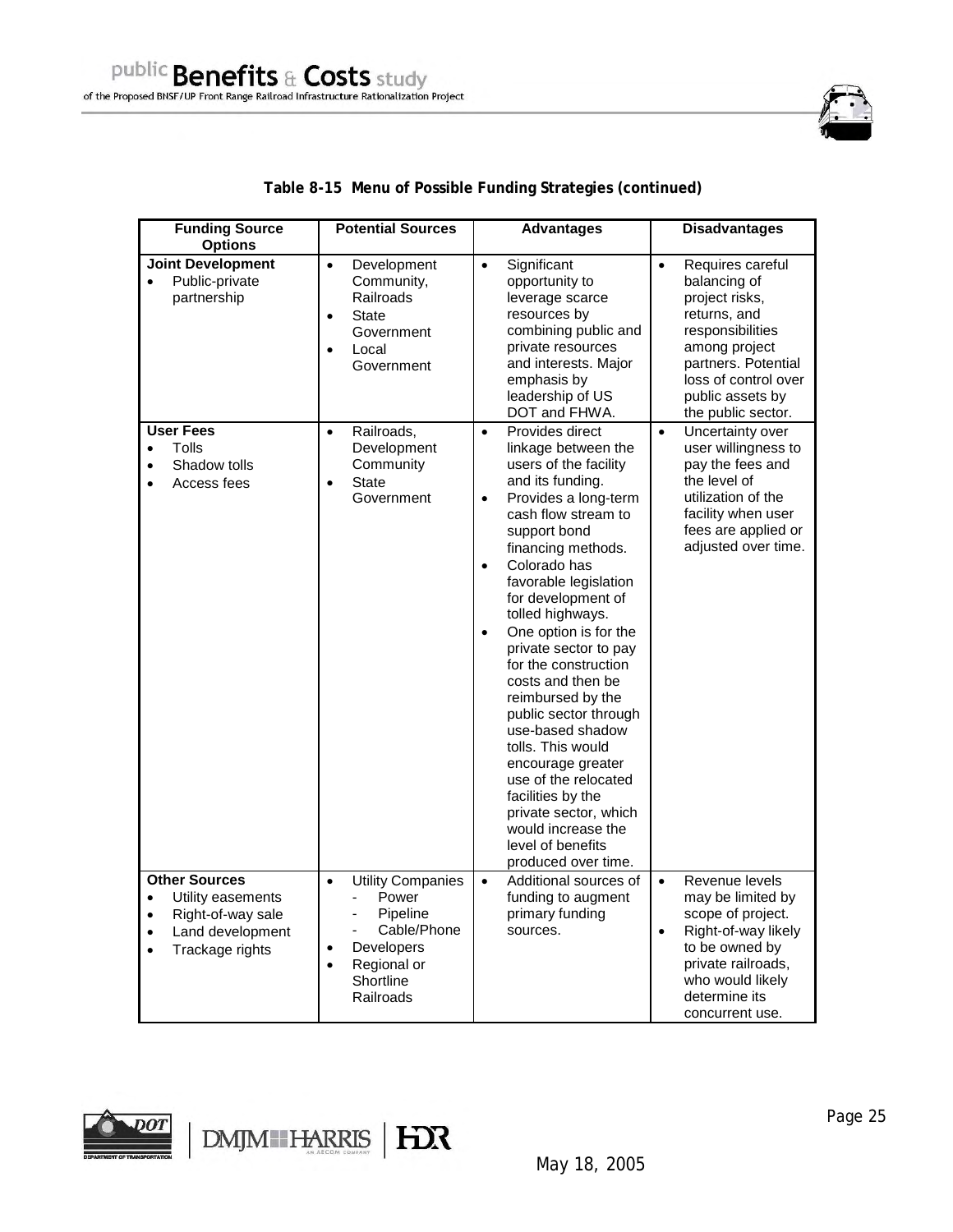

Another issue that may affect the type and level of funding by stakeholder group is who will own the facility when completed. In this case, the new rail lines and terminals built as a result of the Project could be:

- Owned by the railroads on an individual basis;
- Jointly owned by the two major railroad stakeholders, particularly for new shared-access lines;
- Jointly owned by the principle public funding agency and the railroads; or
- Owned outright by the principle public funding agency(s).

Given the private-sector nature of the Class 1 railroads, it is unlikely that the public sector will own the new or improved rail facilities. That leaves the issue of joint ownership between the railroads to be sorted out. If either the UP or the BNSF were to implement any portion of the Project, the implementing railroad should receive the appropriate "credit" for that expenditure during the development of the Project funding and financing plan.

For projects such as this, sponsors should consider several funding sources to spread funding responsibilities and risks over the broadest group of project beneficiaries, thereby leveraging what scarce resources might be available from any one source. When combining funding sources, the resulting funding program should be tailored to take into consideration the financial capabilities and constraints of each participant, as well as the timing in which such funding resources could be made available to the project. This last point is why Project sponsors might consider financing strategies that relate the timing of project spending with the availability of sponsor funds. Potential financing strategies to accomplish this are discussed in the following section.

## **Possible Project Financing Strategies**

The costs of major infrastructure facilities are incurred in the initial years of the facility life-cycle. These are the costs of plan development, right-of-way acquisition, utility clearance, environmental mitigation, and construction and inspection. All of these costs are incurred before the project can be opened and represent the largest component of the life-cycle costs for large infrastructure facilities. Given the up-front nature of these costs, project sponsors are confronted with the challenge of accumulating adequate project funding prior to beginning the project, or employing financing strategies to borrow the necessary funds up front and then pay back the debt service (including principle, debt origination, and interest costs) over a specified period of time and rate of return to the lending parties. The former approach is the traditional method that has been used by state transportation agencies over the past five decades to fund most highway projects under the Federal-Aid Highway Program. It is called the "pay-as-you-go" method of project financing. While this method avoids debt service payments, it limits sponsor agencies to those projects that could be fully paid for up front. As a result, many necessary projects, including mega-projects, have been deferred up to thirty years until the necessary funding could be accumulated from the annual distribution of Federal Highway Trust Fund monies.

Recognizing that such projects could be advanced at lower life-cycle costs by borrowing against future federal funding allocations in order to more quickly gain the mobility and economic benefits of the projects, Congress authorized the Federal Highway Administration in the late 1990s to allow state transportation agencies to issue grant anticipation notes/bonds. These Grant Anticipation Revenue Vehicles (GARVEEs) permit state transportation agencies to use future federal highway funding for needed project by borrowing the money and using the future allocations to pay the principle and interest associated with these notes/bonds. The use of GARVEEs depends on the willingness of the state transportation agency to use this innovative form of project financing, and the legal capability of the state to issue such debt. In Colorado, GARVEEs were used to help finance the T-REX megaproject, as noted earlier.





Page 26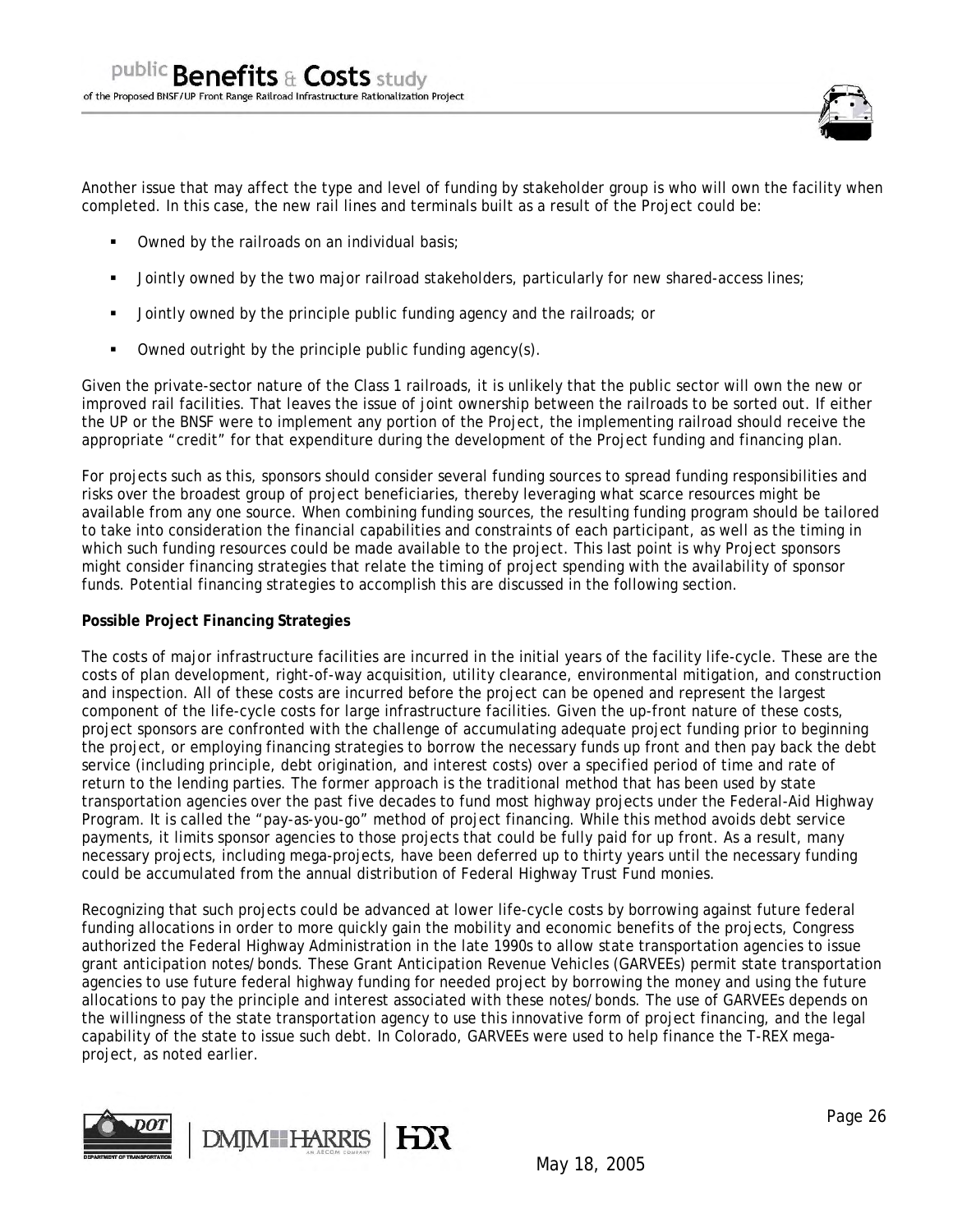

Financing strategies are usually used to help project sponsors afford large projects, where most of the costs are in the early years of the project, by enabling them to pay for the project over period of years. This can take the form of a construction loan that is paid off over the period of project development. Alternatively, project debt financing can also take the form of long-term bonds that are paid off over many years, usually up to 25 years. In both cases, the timing of principal and interest payments can be allowed to very. This is particularly true for new toll facilities, where the ability to service the debt gradually increases over time as facility usage grows. During this initial ramp-up period, the financing program is structured to defer or lower debt service payments in the early years of the project.

Table 8-16 lists various financing strategies that sponsors consider to help finance project and lower the costs of borrowing. It also lists the potential sources of financial assistance, and the advantages and disadvantages of each respective strategy. There are many financing strategies and structures to select from to match the cash flow needs of a project. The choice of financing strategies depends on the sponsors willingness and ability to issue debt, to obtain a favorable rating for the debt instruments to be used, and to match the cash flow requirements of the project at minimum life-cycle costs.

No matter how sophisticated and innovative the financing strategy and structure, the ultimate test of financial feasibility is the ability of the project to develop the funding resources needed to fully cover the debt service payments over the term of the financing, including principal, debt origination, and interest costs. These related costs of financing are discussed in the next section.

#### **Cost Implications of Debt Financing**

Debt financing is used to match project expenditures with the availability of sponsor funds. Bonds are a frequently used financing method in both the private and public sectors. Bonds are somewhat similar to a home mortgage, in that the lending institution is repaid the original principal amount borrowed, as well the cost of issuing the bonds at a stated rate of return on the bonds. An advantage of bond financing for public sector entities is the tax-exempt status of public-issue bonds at the federal, state, and local levels. Since bond holders are not taxed on their earnings, lower interest rates are required to sell tax-exempt bonds, thereby resulting in lower cost of debt repayment over the life of the bond. Several possible options for project financing when both public and private sector sponsors are involved are listed below:

- **No Financing** Total project cost is funded on a pay-as-you-go basis out of cash reserves from both private and public sector sponsors.
- **Private Financing of the Public Share** Public sector portion of the project cost is financed by privateissue, taxable debt which is repaid by public sector sponsors over the 20-year term of the financing. Private sector also finances its portion of the Project cost using taxable debt.
- **Public Financing of the Private Share Financing** Private sector portion of the project cost is financed by public-issue, tax-exempt debt which is repaid by private sector sponsors over the 20-year term of the financing. Public sector also finances its portion of the Project cost using tax-exempt debt.
- **Public and Private Financing** Project cost is financed by both public-issue, tax-exempt debt and privateissue, taxable debt, commensurate with the allocation of funding responsibilities among public and private sector sponsors of the Project. The debt issuances are repaid by the public and private sector sponsors over the 20-year terms of the financing.

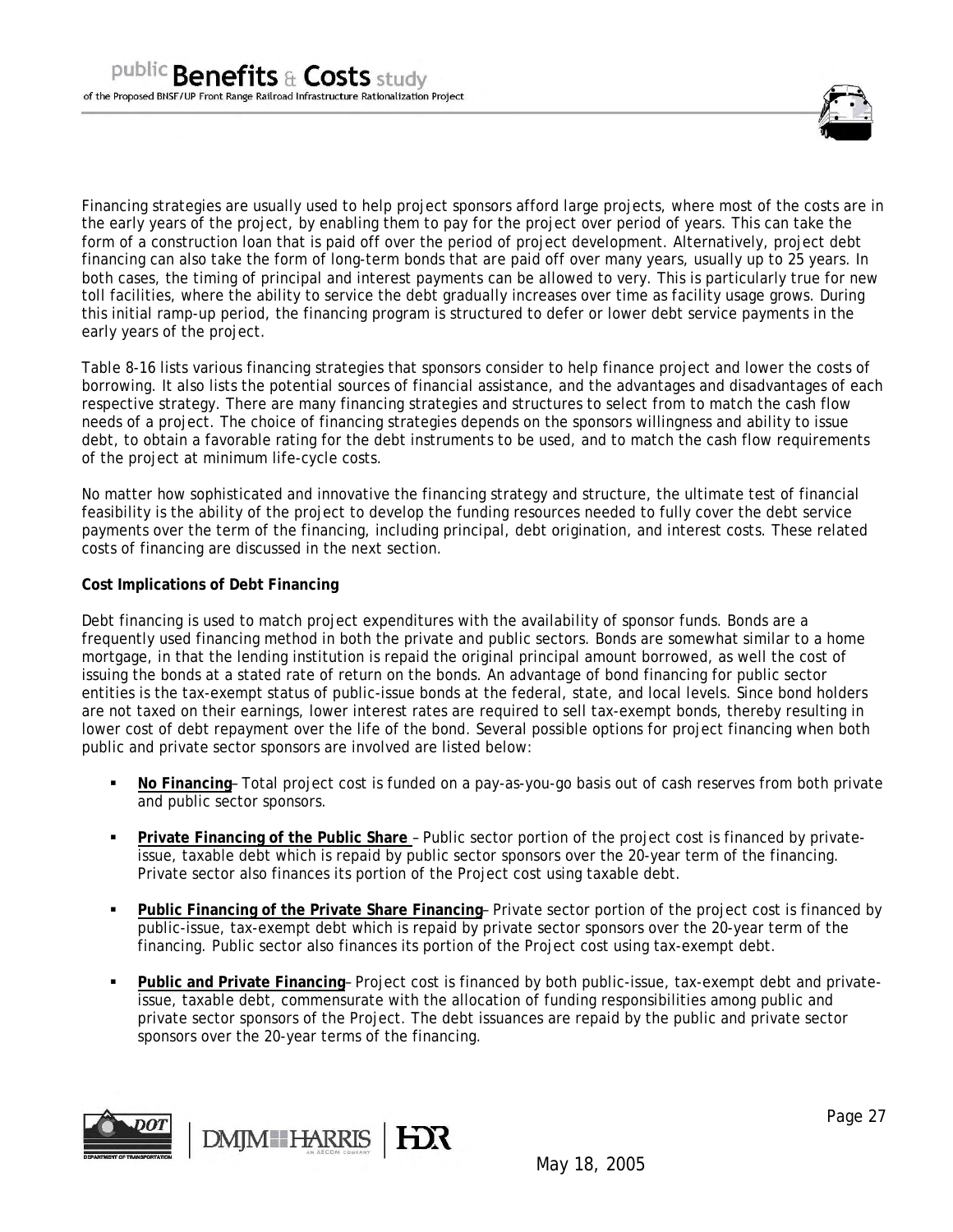| <b>Financing</b><br><b>Options</b>                                                                                                                               | <b>Sources</b>                                                                                                                                                                                                                                                                            | <b>Advantages</b>                                                                                                                                                                                                                                       | <b>Disadvantages</b>                                                                                                                                                                                                        |
|------------------------------------------------------------------------------------------------------------------------------------------------------------------|-------------------------------------------------------------------------------------------------------------------------------------------------------------------------------------------------------------------------------------------------------------------------------------------|---------------------------------------------------------------------------------------------------------------------------------------------------------------------------------------------------------------------------------------------------------|-----------------------------------------------------------------------------------------------------------------------------------------------------------------------------------------------------------------------------|
| <b>Direct Project</b><br><b>Grants or</b><br><b>Contributions</b><br><b>Funds</b><br>$\bullet$<br>Rights-of-way<br>$\bullet$<br>In-kind<br>$\bullet$<br>services | <b>Public Sector</b><br>$\bullet$<br>US DOT<br><b>FHWA</b><br><b>FTA</b><br><b>FRA</b><br><b>CDOT</b><br><b>State</b><br>Infrastructure<br>Bank (SIB)<br><b>RTD</b><br>Private Sector<br>$\bullet$<br>State and local<br>governments<br>Railroads<br>Coal<br>companies<br>Developers<br>- | Avoids costs of debt<br>$\bullet$<br>and need to pursue<br>voter approval due to<br>Colorado Taxpayer<br><b>Bill of Rights</b><br>(TABOR) Law<br>requirements.<br>Provides funds up<br>$\bullet$<br>front when project<br>capital costs are<br>highest. | None - except for scarcity<br>$\bullet$<br>of these kinds of funds,<br>particularly in times of<br>economic distress.<br>SIBs have not received<br>$\bullet$<br>additional federal funding<br>since 1997.                   |
| <b>Revenue Bonds</b>                                                                                                                                             | Public<br>$\bullet$<br>Infrastructure<br><b>Finance Markets</b>                                                                                                                                                                                                                           | Allows funds to be<br>$\bullet$<br>made available up<br>front to pay for capital<br>costs of project and<br>then paid off over<br>time.                                                                                                                 | Needs defined user-fee<br>$\bullet$<br>or other direct revenue<br>source, which is unlikely<br>for this Project.<br>Costs of debt service<br>$\bullet$<br>over term of bonds.                                               |
| <b>State Bonds</b>                                                                                                                                               | <b>State Government</b><br>$\bullet$<br><b>CDOT</b>                                                                                                                                                                                                                                       | High credit rating of<br>$\bullet$<br>State due to lower<br>risk of default.                                                                                                                                                                            | Tabor Law requiring voter<br>$\bullet$<br>approval of referendum<br>authorized by legislative<br>action to allow State to<br>incur debt represents<br>significant roadblock to<br>State support of debt for<br>the Project. |
| <b>Municipal</b><br>Bonds                                                                                                                                        | <b>Local Government</b><br>$\bullet$<br><b>Cities</b><br>Counties                                                                                                                                                                                                                         | Ability to issue tax-<br>$\bullet$<br>exempt bonds at<br>relatively low rates.                                                                                                                                                                          | Reluctance or inability of<br>$\bullet$<br>local jurisdictions to incur<br>debt for railroad<br>infrastructure.                                                                                                             |
| <b>Private Bonds</b>                                                                                                                                             | Companies<br>$\bullet$                                                                                                                                                                                                                                                                    | Uses credit-<br>$\bullet$<br>worthiness of<br>corporate entity to<br>gain access to private<br>bond markets for<br>financing up-front<br>project costs.                                                                                                 | Typically taxable debt,<br>$\bullet$<br>which significantly raises<br>the cost of borrowing for<br>the project.                                                                                                             |

## **Table 8-16 Menu of Possible Financing Strategies**

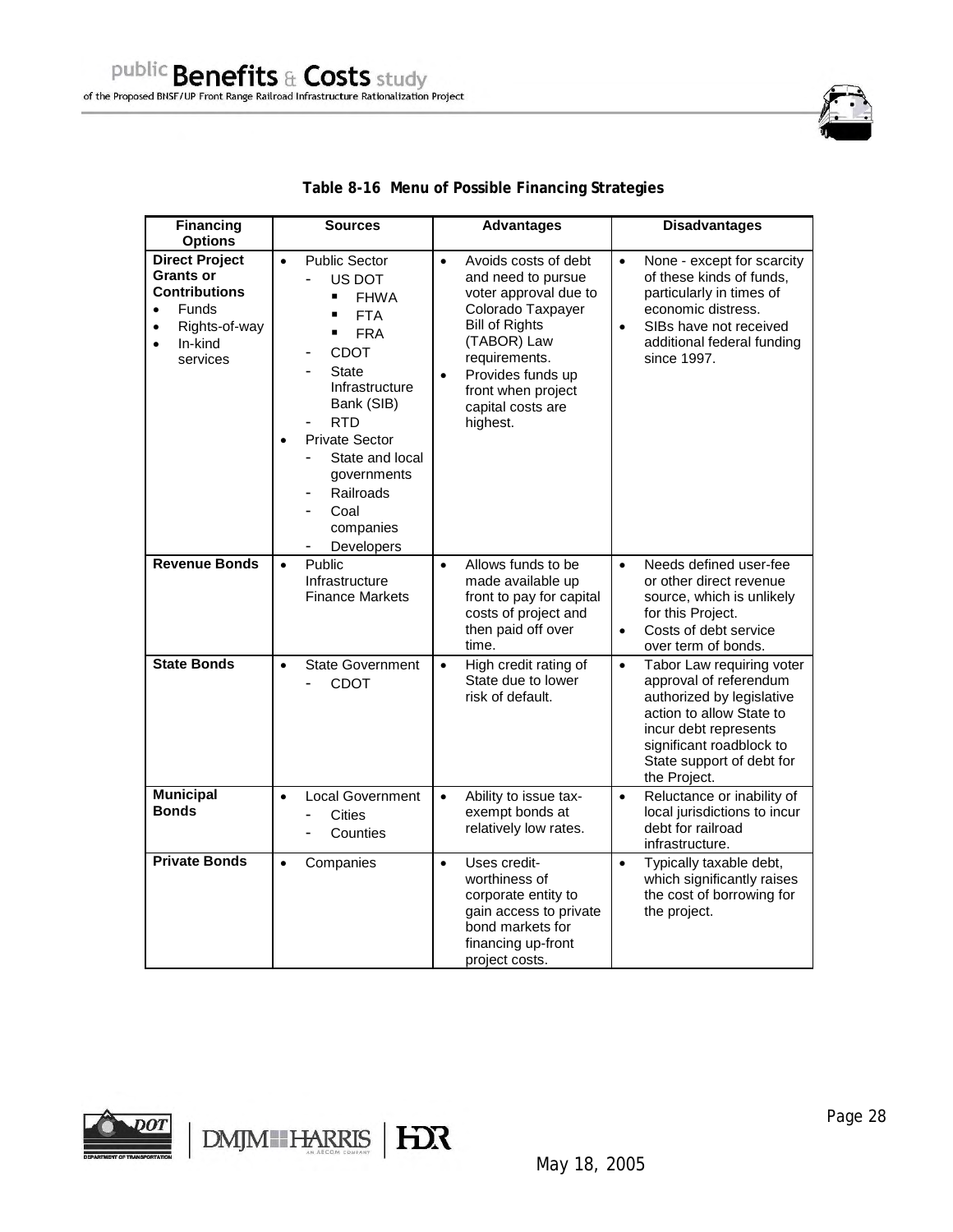

| <b>Financing</b><br><b>Options</b>             | <b>Sources</b>                                                                                                                                                         | <b>Advantages</b>                                                                                                                                                                                                                                                                                                                                                                          | <b>Disadvantages</b>                                                                                                                                                                                                                                                           |
|------------------------------------------------|------------------------------------------------------------------------------------------------------------------------------------------------------------------------|--------------------------------------------------------------------------------------------------------------------------------------------------------------------------------------------------------------------------------------------------------------------------------------------------------------------------------------------------------------------------------------------|--------------------------------------------------------------------------------------------------------------------------------------------------------------------------------------------------------------------------------------------------------------------------------|
| <b>Private Activity</b><br><b>Bonds (PABs)</b> | <b>Financial Markets</b><br>$\bullet$<br>Railroads<br><b>Developers</b><br>-<br>Other private<br>companies                                                             | Tax exempt bonds for<br>$\bullet$<br>private investment in<br>public use<br>transportation<br>infrastructure with<br>favorable rates to<br>sponsor entity.<br>Currently available for<br>$\bullet$<br>intercity passenger<br>rail infrastructure.                                                                                                                                          | Federal permission for<br>$\bullet$<br>transportation-related<br>PABs contingent on<br>Reauthorization<br>legislation now being<br>developed by Congress.<br>PAB limitation to public<br>$\bullet$<br>use infrastructure may<br>limit use for private<br>railroad facilities.  |
| Anticipation<br><b>Notes</b>                   | <b>FHWA</b><br>$\bullet$<br><b>GARVEES</b><br><b>State</b><br>Infrastructure<br>Bank (SIB)                                                                             | Expedites the<br>$\bullet$<br>availability of Federal<br>and State funds for<br>needed projects.                                                                                                                                                                                                                                                                                           | Commits State to pledge<br>$\bullet$<br>future Federal highway<br>program funds until<br>GARVEE is paid off,<br>including debt service.<br>Not a direct source of<br>$\bullet$<br>funding.<br>SIBs have not received<br>$\bullet$<br>additional federal funding<br>since 1997. |
| <b>Loan and Credit</b><br><b>Support</b>       | <b>FHWA</b><br>$\bullet$<br><b>TIFIA Program</b><br>Railroad<br>Rehabilitation-<br>Improvement<br>Financing<br>Program<br><b>State</b><br>Infrastructure<br>Bank (SIB) | Leverages available<br>$\bullet$<br>Federal resources by<br>lowering the cost of<br>borrowing up to a<br>third of the cost of<br>large projects (over<br>\$100 million).<br><b>RRIF Program lowers</b><br>$\bullet$<br>cost of debt by<br>providing credit<br>enhancement for<br>railroad capital<br>improvement projects<br>that involve<br>intermodal or rail<br>equipment or facilities | NO down side, except<br>$\bullet$<br>where the sponsors<br>cannot incur debt for the<br>project.<br>Not a direct source of<br>$\bullet$<br>fundina.<br>SIBs have not received<br>$\bullet$<br>additional federal funding<br>since 1997.                                        |

# **Table 8-16 Menu of Possible Financing Strategies (continued)**

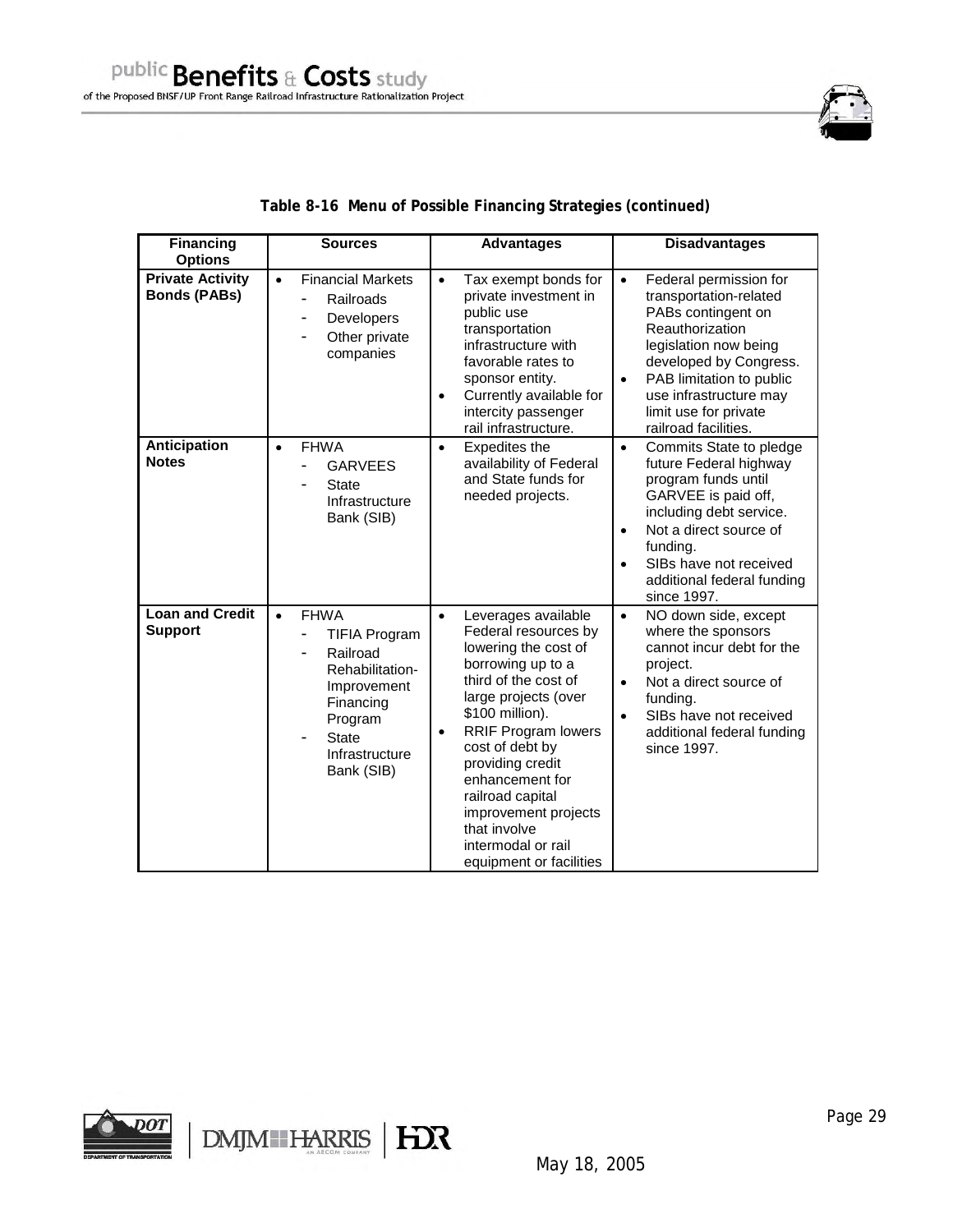

While bonds represent an expedient way to fund a project in a timely manner, there is a cost of issuing bonds (as is the case for any external financing method that involves the borrowing of funds). This can be as high as one and a half times the cost of the project. While the cost of debt financing may seem high, the effect is similar to the debt service costs of mortgages used by millions of Americans to enable them to purchase homes without waiting until they have accumulated the necessary cash to buy the home outright. As Americans have found over the years, a mortgage not only allows them to get into the home earlier and start enjoying its benefits when they need it the most (for raising a family), it is also a major hedge against the rising costs of housing over time. Similarly, the use of debt financing for transportation infrastructure projects expedites the flow of facility benefits while allowing sponsors to hedge against future increases in project development costs (such as the current spike in the costs of structural steel and rebar, which are critical components of highway and bridge facilities).

# **Conclusions**

This technical memorandum has shown that the Project offers significant benefits to both public and private sector stakeholders to warrant moving forward along the development process. The challenge will be to translate these benefits from support to ultimate sponsorship so that the Project can be funded. Accomplishing this will require accommodating the interests and concerns of all parties in crafting a project solution whose success can be best measured by the willingness of primary stakeholder groups to commit the necessary resources to complete the project.

The analysis of Project stakeholder benefits, interests, and capabilities suggests that the major stakeholder groups for the Project include: the railroad industry, coal industry, economic development community, and grain industry on the private sector side and the general public/governments and regional transit agencies on the public sector side. These results are further supported by the qualitative benefits projected as a result of the Project. The distribution of Project benefits for these respective groups produces a wide distribution of support levels by group. This provides significant flexibility to establish Project support levels in the future, as the Project development process evolves.

The case studies of similar mega-projects demonstrate that a wide variety of traditional and innovative funding and financing arrangements is available to expeditiously move these kinds of projects from concept to construction. These six mega-projects represent the kinds of innovative approaches being used to leverage scarce resources and expedite important transportation projects. These include using public-private partnerships to balance the risks and funding responsibilities of private and public sector sponsors, commensurate with the relative benefits each group expects to receive from the project; applying the design-build approach to project delivery to assure project completion within budget and schedule requirements; and using innovative financing strategies that combine grant, bond, and in-kind funding resources. While debt financing approaches raise the total costs of projects over their service life, project sponsors are able to realize the benefits of these endeavors much sooner and potentially at lower life-cycle costs than using traditional approaches.

At this stage of Project consideration, it is too early to develop actual funding/financing combinations for the Project. This should be done when Project sponsors have indicated their level of interest and the underlying estimates of Project costs and benefits have been analyzed in more detail. At that point, Project sponsors might consider one or more of the funding sources and financing strategies noted earlier for crafting an adequate financial plan for the Project. Should the Project development process proceed, the Project funding and financing plan should be tailored to take into consideration the capabilities, constraints, and interests of each potential Project sponsor.

HX



**DMM HARRIS**